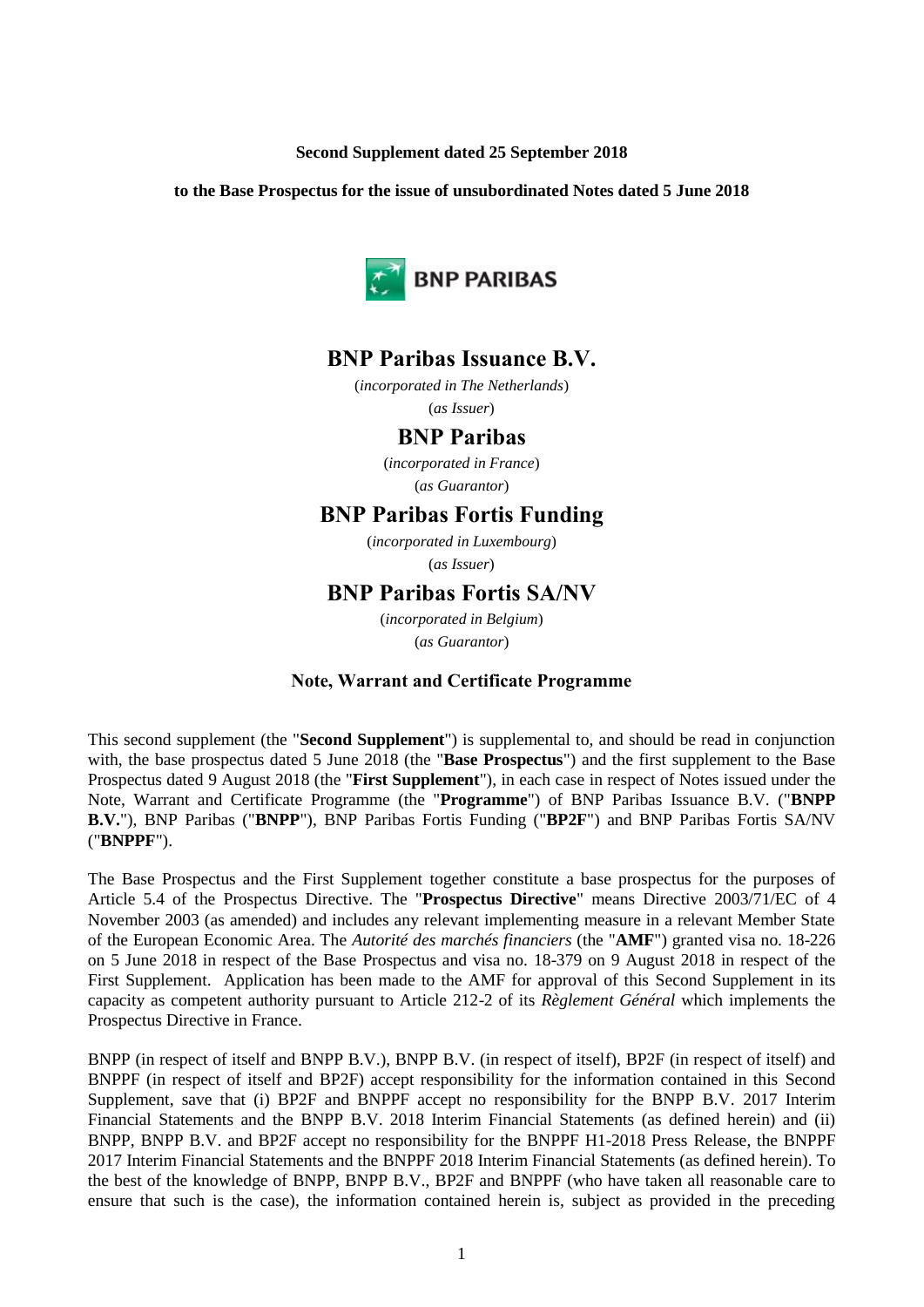sentence, in accordance with the facts and does not omit anything likely to affect the import of such information.

Unless the context otherwise requires, terms defined in the Base Prospectus, as amended by the First Supplement, shall have the same meanings when used in this Second Supplement.

To the extent that there is any inconsistency between (i) any statement in this Second Supplement and (ii) any statement in, or incorporated by reference in, the Base Prospectus, as amended by the First Supplement, the statement referred to in (i) above will prevail.

References in this Second Supplement to paragraphs of the Base Prospectus are to the Base Prospectus as amended by the First Supplement. References in this Second Supplement to page numbers in the Base Prospectus are to the page numbers in the Base Prospectus without taking into account any amendments made in the First Supplement.

Copies of this Second Supplement may be obtained free of charge at the specified offices of BNP Paribas Securities Services, Luxembourg Branch, BP2F and BNPPF and will be available on the website of BNP Paribas [\(https://rates-globalmarkets.bnpparibas.com/gm/Public/LegalDocs.aspx\)](https://rates-globalmarkets.bnpparibas.com/gm/Public/LegalDocs.aspx), on the website of BNPPF [\(https://www.bnpparibasfortis.be\)](https://www.bnpparibasfortis.be/), on the website of BP2F [\(https://www.bp2f.lu\)](https://www.bp2f.lu/) and on the website of the AMF [\(www.amf-france.org\)](http://www.amf-france.org/).

This Second Supplement has been prepared in accordance with Article 16.1 of the Prospectus Directive and pursuant to Article 212-25 of the AMF's *Règlement Général*, for the purposes of giving information which amends or is additional to the information already contained in the Base Prospectus, as amended by the First Supplement.

<span id="page-1-0"></span>This Second Supplement has been prepared for the purposes of:

- <span id="page-1-1"></span>(A) amending the cover pages of the Base Prospectus;
- (B) amending the "Programme Summary in relation to this Base Prospectus" and the "Pro Forma Issue Specific Summary of the Programme in relation to this Base Prospectus";
- <span id="page-1-2"></span>(C) amending the "Programme Summary in relation to this Base Prospectus (in French)" and the "Pro Forma Issue Specific Summary of the Programme in relation to this Base Prospectus (in French)";
- <span id="page-1-3"></span>(D) incorporating by reference:
	- (i) BNPP B.V.'s interim financial statements for the six-month period ended 30 June 2017 (the "**BNPP B.V. 2017 Interim Financial Statements**");
	- (ii) BNPP B.V.'s interim financial statements for the six-month period ended 30 June 2018 (the "**BNPP B.V. 2018 Interim Financial Statements**");
	- (iii) the press release dated 4 September 2018 published by BNPPF regarding its first half 2018 results (the "**BNPPF H1-2018 Press Release**");
	- (iv) BNPPF's half-year Financial Report for the first half of 2017 (the "**BNPPF 2017 Interim Financial Statements**"); and
	- (v) BNPPF's half-year Financial Report for the first half of 2018 (the "**BNPPF 2018 Interim Financial Statements**");
- <span id="page-1-4"></span>(E) amending the "Form of Final Terms for Notes";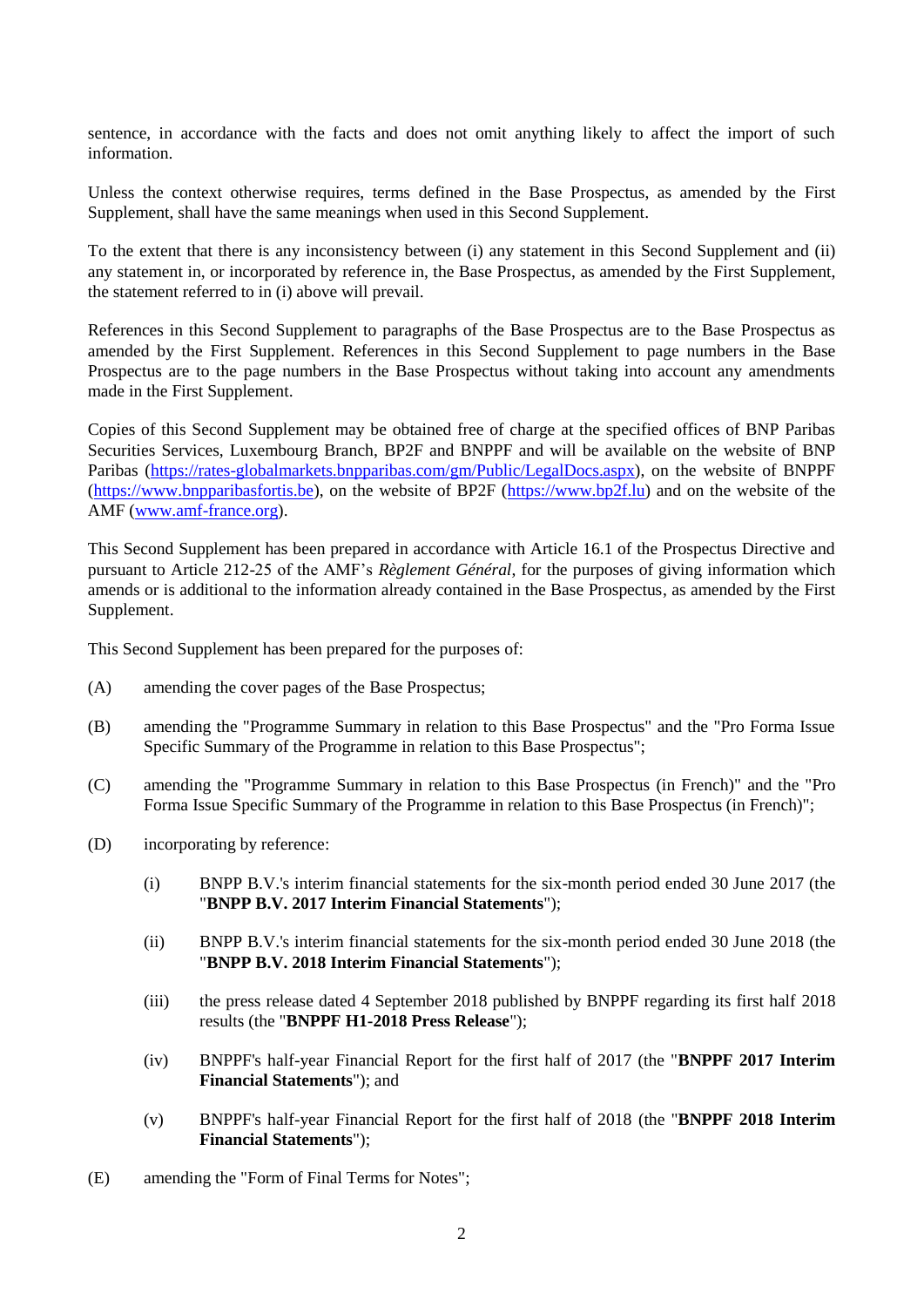- <span id="page-2-3"></span><span id="page-2-0"></span>(F) amending "Annex 12 – Additional Terms and Conditions for Credit Securities";
- <span id="page-2-2"></span>(G) amending the "Description of BNPP B.V.";
- (H) amending the "Description of BNPPF"; and
- <span id="page-2-1"></span>(I) amending the "General Information" section.

The amendments referred to in [\(A\),](#page-1-0) [\(B\)](#page-1-1) and [\(C\)](#page-1-2) above have been made to update the information concerning the long-term credit rating of BNPP B.V. by S&P Global Ratings Europe Limited. The incorporation by reference referred to in [\(D\)](#page-1-3) above has been made to update the BNPP B.V. disclosure. The amendments referred to in [\(B\),](#page-1-1) [\(C\),](#page-1-2) [\(G\)](#page-2-0) and [\(I\)](#page-2-1) above have been made to reflect the updated BNPP B.V. disclosure referred to in (D) above. The amendments referred to in (G) above have also been made to update the disclosure in respect of the directors of BNPP B.V. The incorporation by reference referred to in [\(D\)](#page-1-3) above has also been made to update the BNPPF disclosure. The amendments referred to in [\(B\),](#page-1-1) [\(C\),](#page-1-2) [\(H\)](#page-2-2) and [\(I\)](#page-2-1) above have been made to reflect the updated BNPPF disclosure referred to in [\(D\)](#page-1-3) above. The amendments referred to in [\(E\)](#page-1-4) and [\(F\)](#page-2-3) above have been made to correct typographical errors in respect of the Credit Security Conditions.

In accordance with Article 16.2 of the Prospectus Directive, in the case of an offer of Securities to the public, investors who, before this Second Supplement is published, have already agreed to purchase or subscribe for Securities issued under the Programme which are affected by the amendments made in this Second Supplement, have the right, exercisable before the end of the period of two working days beginning with the working day after the date of publication of this Second Supplement to withdraw their acceptances. This right to withdraw shall expire by close of business on 28 September 2018.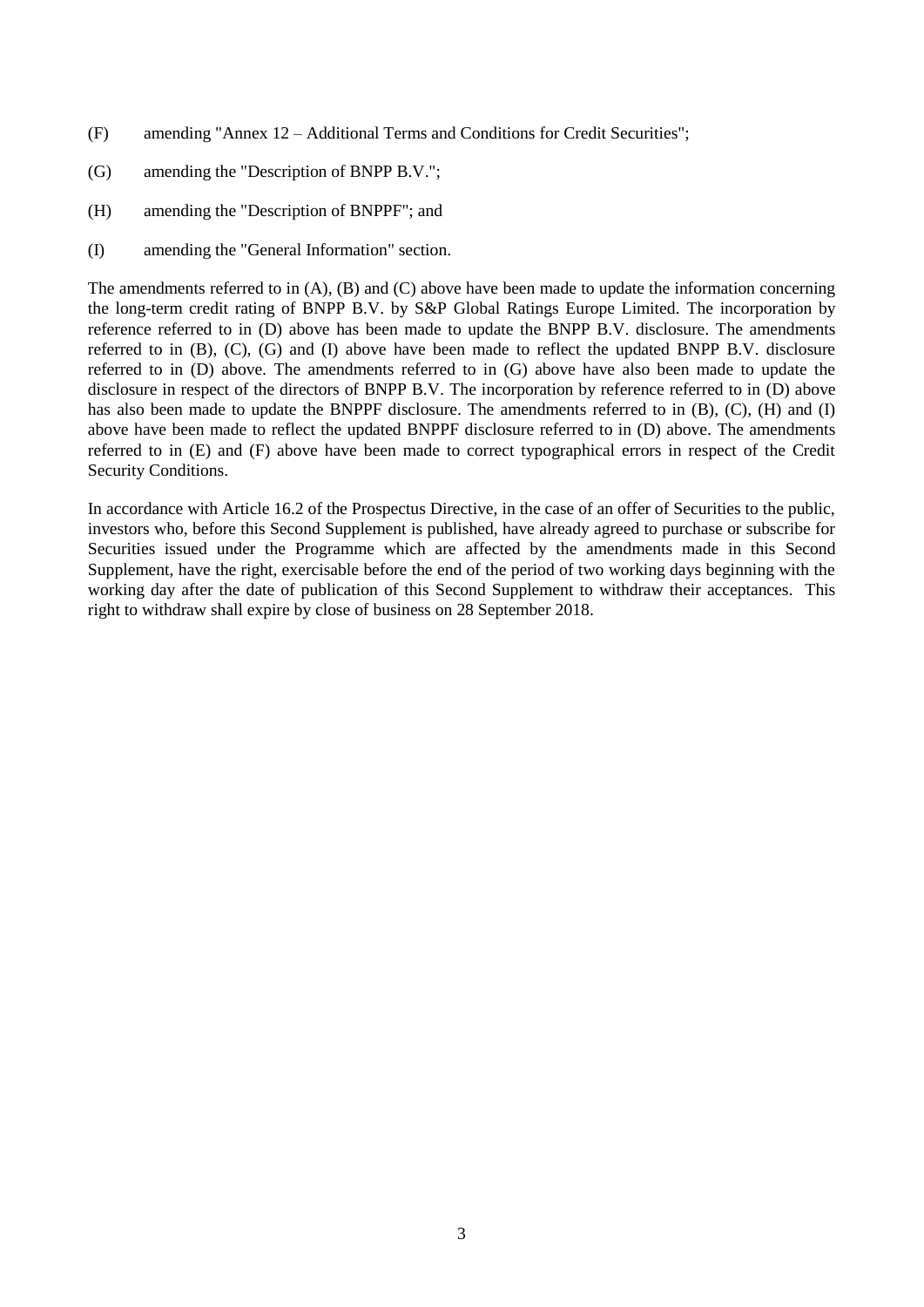# **TABLE OF CONTENTS**

# **Page**

| Amendments to the Programme Summary in relation to this Base Prospectus and the Pro Forma Issue       |  |
|-------------------------------------------------------------------------------------------------------|--|
|                                                                                                       |  |
| Amendments to the Programme Summary in relation to this Base Prospectus (in French) and the Pro Forma |  |
|                                                                                                       |  |
|                                                                                                       |  |
|                                                                                                       |  |
|                                                                                                       |  |
|                                                                                                       |  |
|                                                                                                       |  |
|                                                                                                       |  |
|                                                                                                       |  |
|                                                                                                       |  |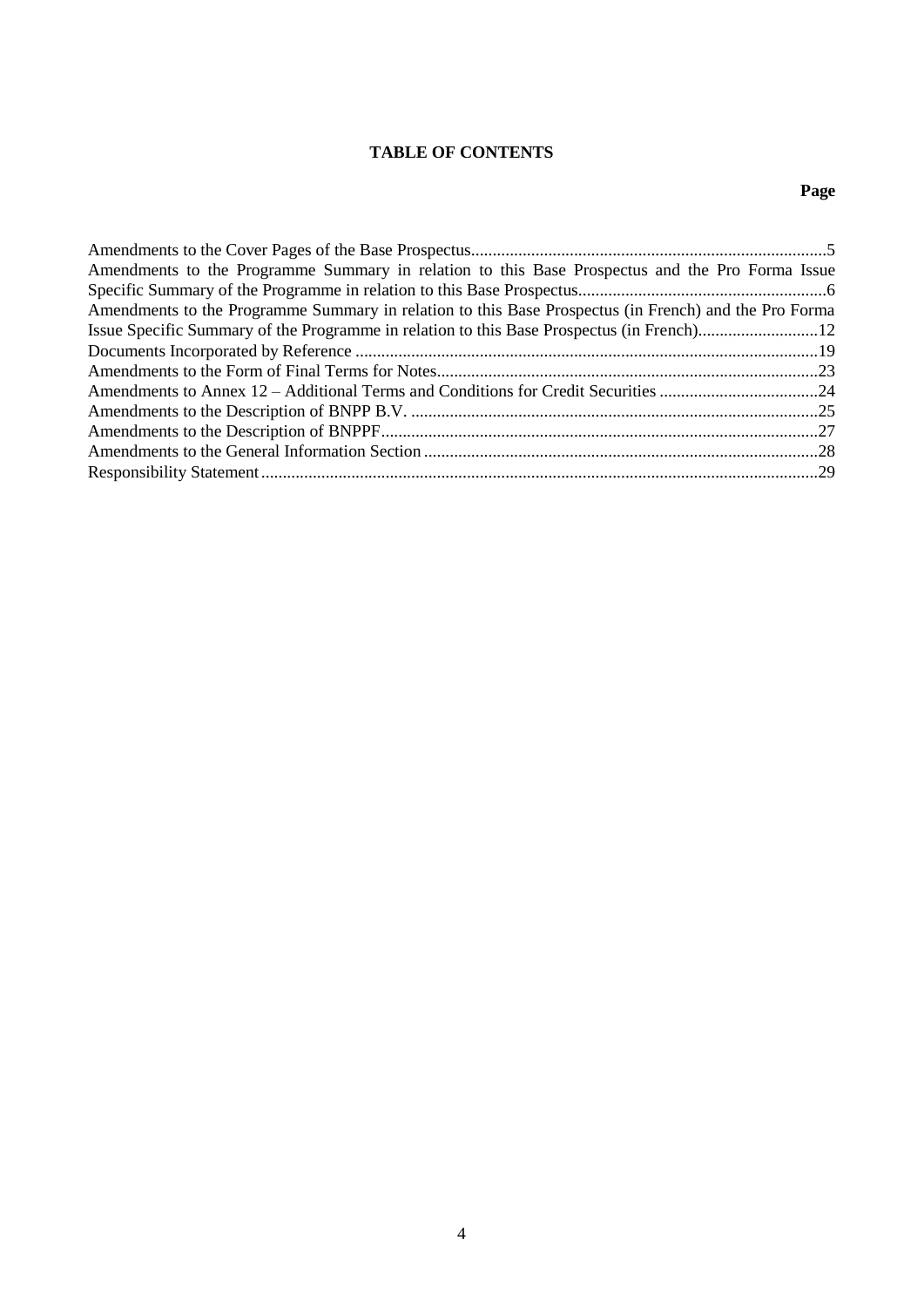## **AMENDMENTS TO THE COVER PAGES OF THE BASE PROSPECTUS**

*In relation to the amendments to the paragraph above the heading "Important Notices" on page 4 of the Base Prospectus (as amended by the First Supplement) set out in this section: (i) text which, by virtue of this Second Supplement is deleted therefrom is shown with a line drawn through the middle of the deleted text, and (ii) text which, by virtue of this Second Supplement is added thereto is shown underlined.*

The paragraph above the heading "**IMPORTANT NOTICES**" on page 4 of the Base Prospectus is amended as follows:

"BNPP's long-term credit ratings are A with a positive outlook (S&P Global Ratings Europe Limited ("**Standard & Poor's**")), Aa3 with a stable outlook (Moody's Investors Service Ltd. ("**Moody's**")), A+ with a stable outlook (Fitch France S.A.S. ("**Fitch France**")) and AA (low) with a stable outlook (DBRS Limited ("**DBRS**")) and BNPP's short-term credit ratings are A-1 (Standard & Poor's), P-1 (Moody's), F1 (Fitch France) and R-1 (middle) (DBRS). BNPP B.V.'s long-term credit ratings are A with a stable positive outlook (Standard & Poor's) and BNPP B.V.'s short term credit ratings are A-1 (Standard & Poor's). BP2F's senior unsecured credit ratings with a stable outlook (Standard & Poor's), A2 with a stable outlook (Moody's France SAS ("**Moody's France**")) and A+ with a stable outlook (Fitch Ratings Limited ("**Fitch**")) and BP2F's shortterm credit ratings are A-1 (Standard & Poor's), P-1 (Moody's France) and F1 (Fitch). BNPPF's long-term credit ratings are A with a positive outlook (Standard & Poor's), A2 with a stable outlook (Moody's France) and A+ with a stable outlook (Fitch) and BNPPF's short-term credit ratings are A-1 (Standard & Poor's), P-1 (Moody's France) and F1 (Fitch). Each of Standard & Poor's, Moody's, Fitch France, Moody's France, Fitch and DBRS is established in the European Union and is registered under the Regulation (EC) No. 1060/2009 (as amended) (the "**CRA Regulation**"). As such each of Standard & Poor's, Moody's, Fitch France, Moody's France, Fitch and DBRS is included in the list of credit rating agencies published by the European Securities and Markets Authority on its website (at http://www.esma.europa.eu/page/List-registered-and-certified-CRAs) in accordance with the CRA Regulation. Securities issued under the Programme may be rated or unrated. A security rating is not a recommendation to buy, sell or hold securities and may be subject to suspension, reduction or withdrawal at any time by the assigning rating agency. Please also refer to "Credit Ratings may not Reflect all Risks" in the Risks section of this Base Prospectus.".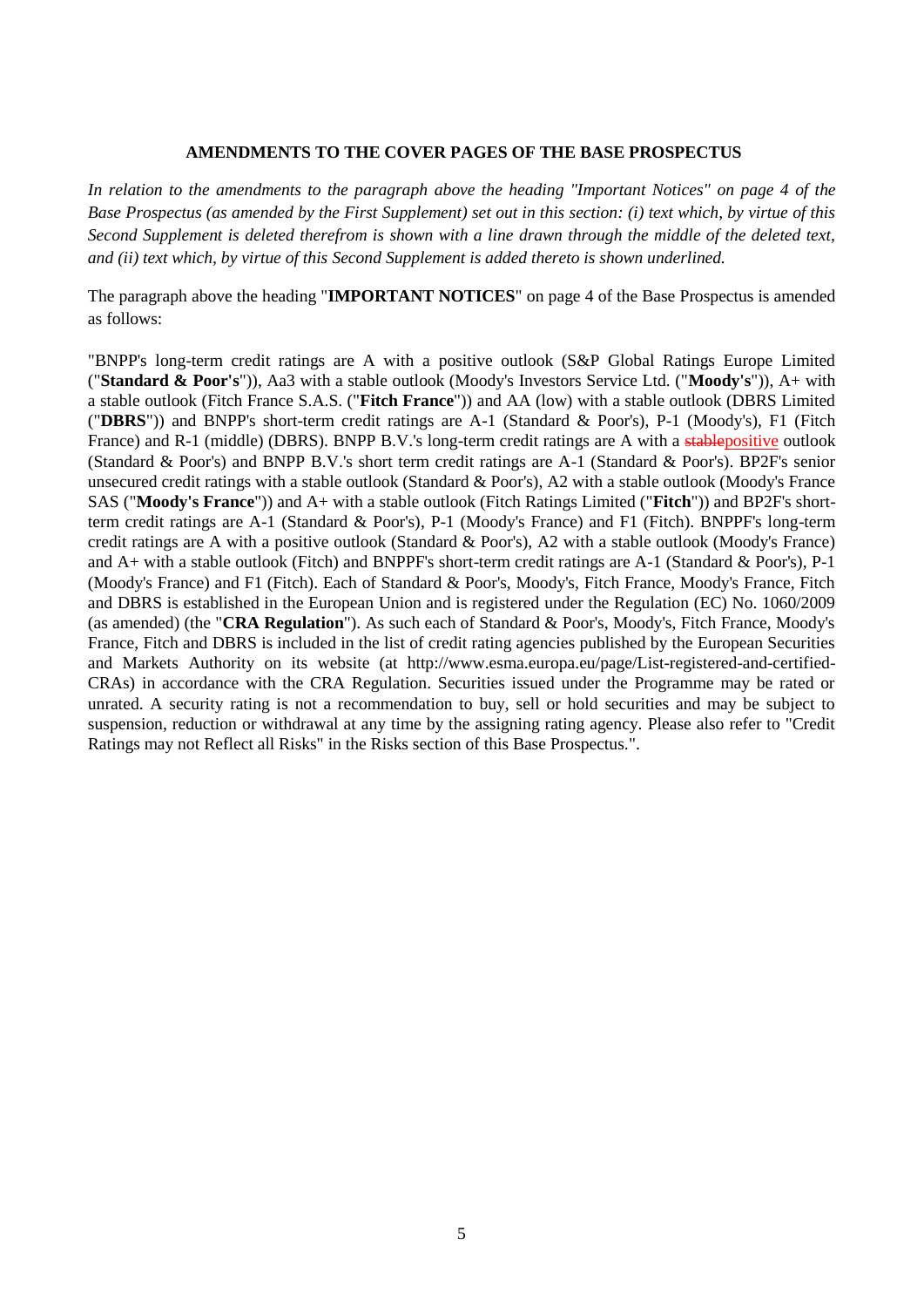# **AMENDMENTS TO THE PROGRAMME SUMMARY IN RELATION TO THIS BASE PROSPECTUS AND THE PRO FORMA ISSUE SPECIFIC SUMMARY OF THE PROGRAMME IN RELATION TO THIS BASE PROSPECTUS**

- 1. The "Programme Summary in relation to this Base Prospectus" on pages 8 to 71 of the Base Prospectus is amended as follows:
- (a) In Element B.12, the following new table in relation to BNPP B.V. is inserted immediately above the heading "**In relation to BP2F:**" and immediately below the table in relation to BNPP B.V. entitled "**Comparative Annual Financial Data – In EUR**":

| B.12 | Selected historical key financial information:<br>In relation to BNPP B.V.:                  |                                        |                                        |  |
|------|----------------------------------------------------------------------------------------------|----------------------------------------|----------------------------------------|--|
|      |                                                                                              |                                        |                                        |  |
|      | Comparative Interim Financial Data for the six-month period ended 30 June<br>$2018 - In EUR$ |                                        |                                        |  |
|      |                                                                                              | 30/06/2018<br>(unaudited) <sup>1</sup> | 30/06/2017<br>(unaudited) <sup>1</sup> |  |
|      | Revenues                                                                                     | 193,729                                | 180,264                                |  |
|      | Net Income, Group Share                                                                      | 12,238                                 | 11,053                                 |  |
|      |                                                                                              | 30/06/2018<br>(unaudited) <sup>1</sup> | 31/12/2017<br>(audited)                |  |
|      | Total balance sheet                                                                          | 57,943,563,453                         | 50,839,146,900                         |  |
|      | Shareholders' equity (Group)<br>share)                                                       | 527,477                                | 515,239                                |  |

(b) In Element B.12, the final paragraph under the heading "*Statements of no significant or material adverse change*" is deleted and replaced with the following:

| <b>B.12</b> | Statements of no significant or material adverse change                                                                                                                                                                                                       |
|-------------|---------------------------------------------------------------------------------------------------------------------------------------------------------------------------------------------------------------------------------------------------------------|
|             | There has been no significant change in the financial or trading position of BNPP<br>B.V. since 30 June 2018 or BP2F since 31 December 2017 and there has been no<br>material adverse change in the prospects of BNPP B.V. or BP2F since 31 December<br>2017. |

(c) Element B.13 is deleted and replaced with the following:

| <b>B.13</b> | Events impacting the | Not applicable, as at 25 September 2018 (in the case of     |
|-------------|----------------------|-------------------------------------------------------------|
|             | Issuer's solvency    | BNPP B.V.) and 5 June 2018 (in the case of BP2F) and to     |
|             |                      | the best of the relevant Issuer's knowledge, there have not |
|             |                      | been any recent events which are to a material extent       |

<sup>1</sup> <sup>1</sup> This financial information is subject to a limited review, as further described in the statutory auditors' report.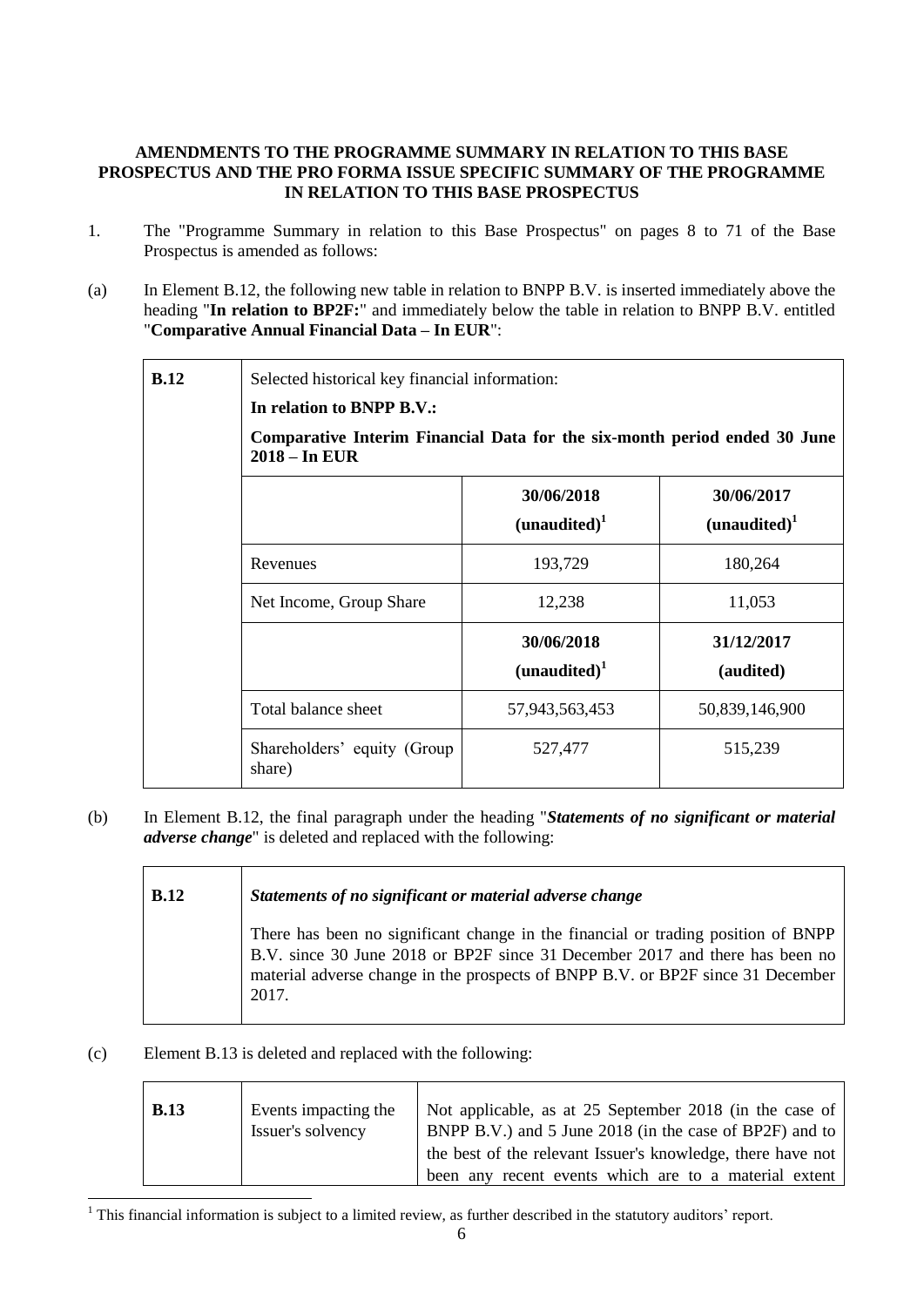|  | relevant to the evaluation of the relevant Issuer's solvency |
|--|--------------------------------------------------------------|
|  | since 31 December 2017 (in the case of BP2F) or 30 June      |
|  | 2018 (in the case of BNPP B.V.).                             |

(d) In Element B.17, the first paragraph is deleted and replaced with the following:

| <b>B.17</b> | Solicited<br>ratings | credit   BNPP B.V.'s long term credit rating is A with a positive<br>outlook (S&P Global Ratings Europe Limited) and BNPP |
|-------------|----------------------|---------------------------------------------------------------------------------------------------------------------------|
|             |                      | B.V.'s short term credit rating is A-1 (S&P Global Ratings<br>Europe Limited).                                            |

(e) In Element B.19/B.12, the following table in relation to BNPPF is inserted immediately above the heading "*Statements of no significant or material adverse change*":

| <b>B.19/B.12</b> | Selected historical key financial information:                                                                      |                                         |                                          |  |
|------------------|---------------------------------------------------------------------------------------------------------------------|-----------------------------------------|------------------------------------------|--|
|                  | In relation to BNPPF:                                                                                               |                                         |                                          |  |
|                  | Comparative Interim Consolidated Financial Data for the six-month period<br>ended 30 June 2018 - In millions of EUR |                                         |                                          |  |
|                  |                                                                                                                     | 30/06/2018*<br>(unaudited) <sup>2</sup> | 30/06/2017**<br>(unaudited) <sup>2</sup> |  |
|                  | Revenues                                                                                                            | 4,111                                   | 4,172                                    |  |
|                  | Gross operating income                                                                                              | 1,523                                   | 1,628                                    |  |
|                  | Cost of risk                                                                                                        | (141)                                   | (134)                                    |  |
|                  | Net income                                                                                                          | 1,161                                   | 1,279                                    |  |
|                  | Net income attributable to<br>shareholders                                                                          | 934                                     | 1,052                                    |  |
|                  |                                                                                                                     | 30/06/2018<br>(unaudited) <sup>2</sup>  | 31/12/2017***<br>(audited)               |  |
|                  | <b>Total consolidated Balance</b><br>Sheet                                                                          | 308,529                                 | 277,646                                  |  |
|                  | Consolidated loans and<br>receivables due from<br>customers                                                         | 181,237                                 | 175,425                                  |  |
|                  | Shareholders' equity                                                                                                | 23,536                                  | 22,764                                   |  |
|                  | Consolidated items due to<br>customers                                                                              | 173,127                                 | 166,927                                  |  |
|                  | Debt securities                                                                                                     | 17,597                                  | 15,596                                   |  |
|                  | Subordinated debt                                                                                                   | 2,827                                   | 3,308                                    |  |

 $2$  This financial information is subject to a limited review, as further described in the statutory auditors' report.

1

 $\mathsf{r}$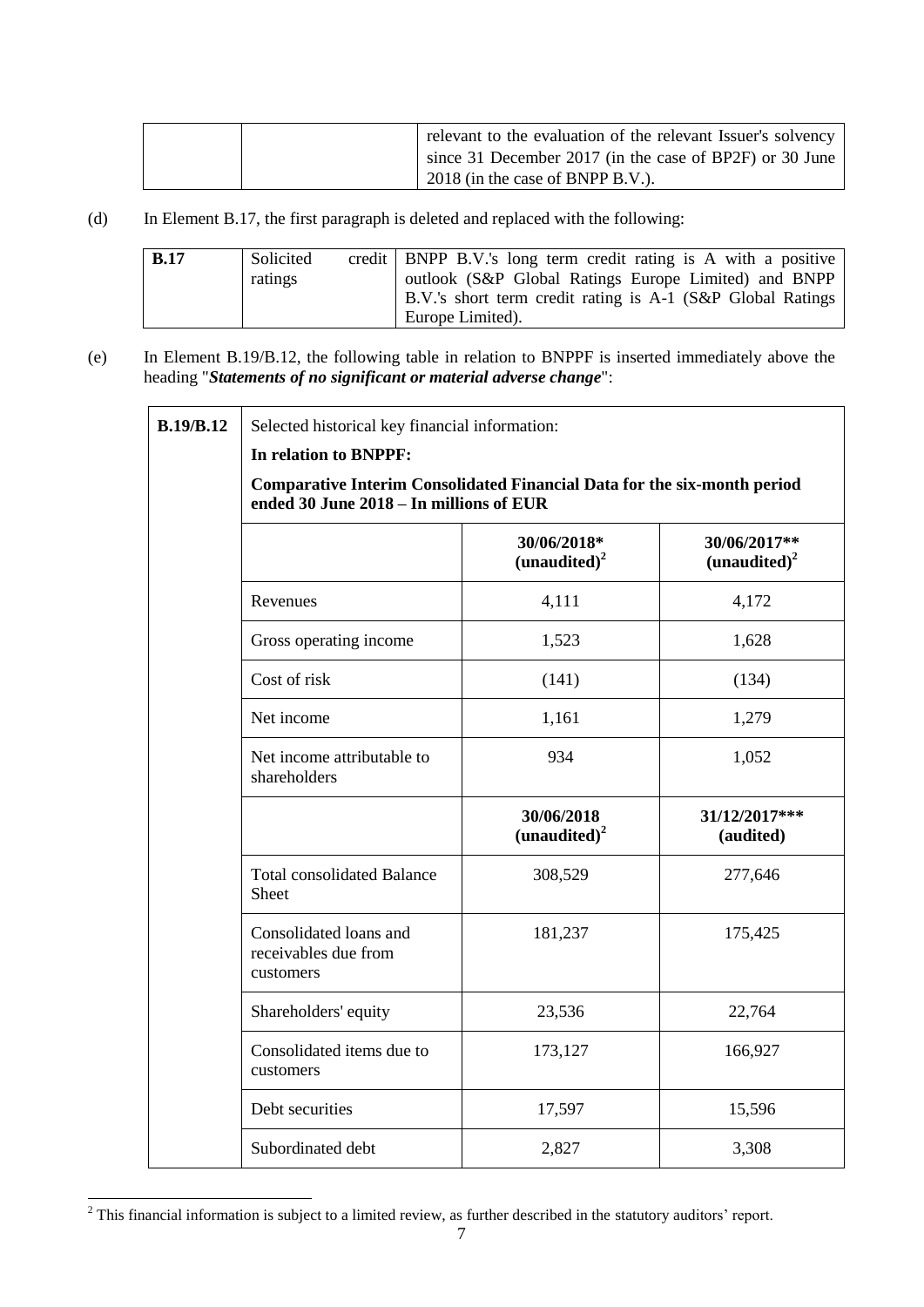| Common Equity Tier 1 Ratio                                                                                                                                                                                                                                                                                         | 13.7% | 15.2% |  |
|--------------------------------------------------------------------------------------------------------------------------------------------------------------------------------------------------------------------------------------------------------------------------------------------------------------------|-------|-------|--|
| * The unaudited consolidated financial data for the six-month period ended 30 June<br>2018 has been prepared in accordance with IFRS 9 and IFRS 15.                                                                                                                                                                |       |       |  |
| ** The unaudited consolidated financial data for the six-month period ended 30 June<br>2017 has been prepared in accordance with IAS 39.                                                                                                                                                                           |       |       |  |
| *** The audited consolidated financial data for the full year period ended 31<br>December 2017 has been prepared in accordance with IAS 39.                                                                                                                                                                        |       |       |  |
| In July 2014, the International Accounting Standards Board published International<br>Financial Reporting Standard 9 ("IFRS 9") which replaces IAS 39 as of 1 January<br>2018 and the standard introduces the option not to restate the comparative figures for<br>prior periods. BNPPF has relied on this option. |       |       |  |

(f) In Element B.19/B.12, the last paragraph under the heading "*Statements of no significant or material adverse change*" is deleted and replaced with the following:

| <b>B.19/B.12</b> | Statements of no significant or material adverse change                                                                                                                                                                                                                                                                                                                                                            |
|------------------|--------------------------------------------------------------------------------------------------------------------------------------------------------------------------------------------------------------------------------------------------------------------------------------------------------------------------------------------------------------------------------------------------------------------|
|                  | There has been no significant change in the financial or trading position of BNPPF<br>since 30 June 2018 (being the end of the last financial period for which interim<br>financial statements have been published) and no material adverse change in the<br>prospects of BNPPF since 31 December 2017 (being the end of the last financial<br>period for which audited financial statements have been published). |

(g) Element B.19/B.13 is deleted and replaced with the following:

| <b>B.19/B.13</b> | Events impacting | Not applicable, as at 25 September 2018 (in the case of BNPPF)   |  |
|------------------|------------------|------------------------------------------------------------------|--|
|                  | the Guarantor's  | and 9 August 2018 (in the case of BNPP) and to the best of the   |  |
|                  | solvency         | relevant Guarantor's knowledge, there have not been any recent   |  |
|                  |                  | events which are to a material extent relevant to the evaluation |  |
|                  |                  | of the relevant Guarantor's solvency since 30 June 2018.         |  |

- 2. The "Pro Forma Issue Specific Summary of the Programme in relation to this Base Prospectus" on pages 143 to 211 of the Base Prospectus is amended as follows:
- (a) In Element B.12, the "]" following the figure "488,299" in the table entitled "**Comparative Annual Financial Data – In EUR**" under the heading "[*Insert where BNPP B.V. is the Issuer*:" is deleted;
- (b) In Element B.12, the following table in relation to BNPP B.V. is inserted immediately above the heading "[*Insert where BP2F is the Issuer:*" and immediately below the table in relation to BNPP B.V. entitled "**Comparative Annual Financial Data – In EUR**":

| <b>B.12</b> | Selected historical key financial information:<br>[Insert where BNPP B.V. is the Issuer:     |  |  |  |  |
|-------------|----------------------------------------------------------------------------------------------|--|--|--|--|
|             | Comparative Interim Financial Data for the six-month period ended 30 June<br>$2018 - In EUR$ |  |  |  |  |
|             | 30/06/2018<br>30/06/2017                                                                     |  |  |  |  |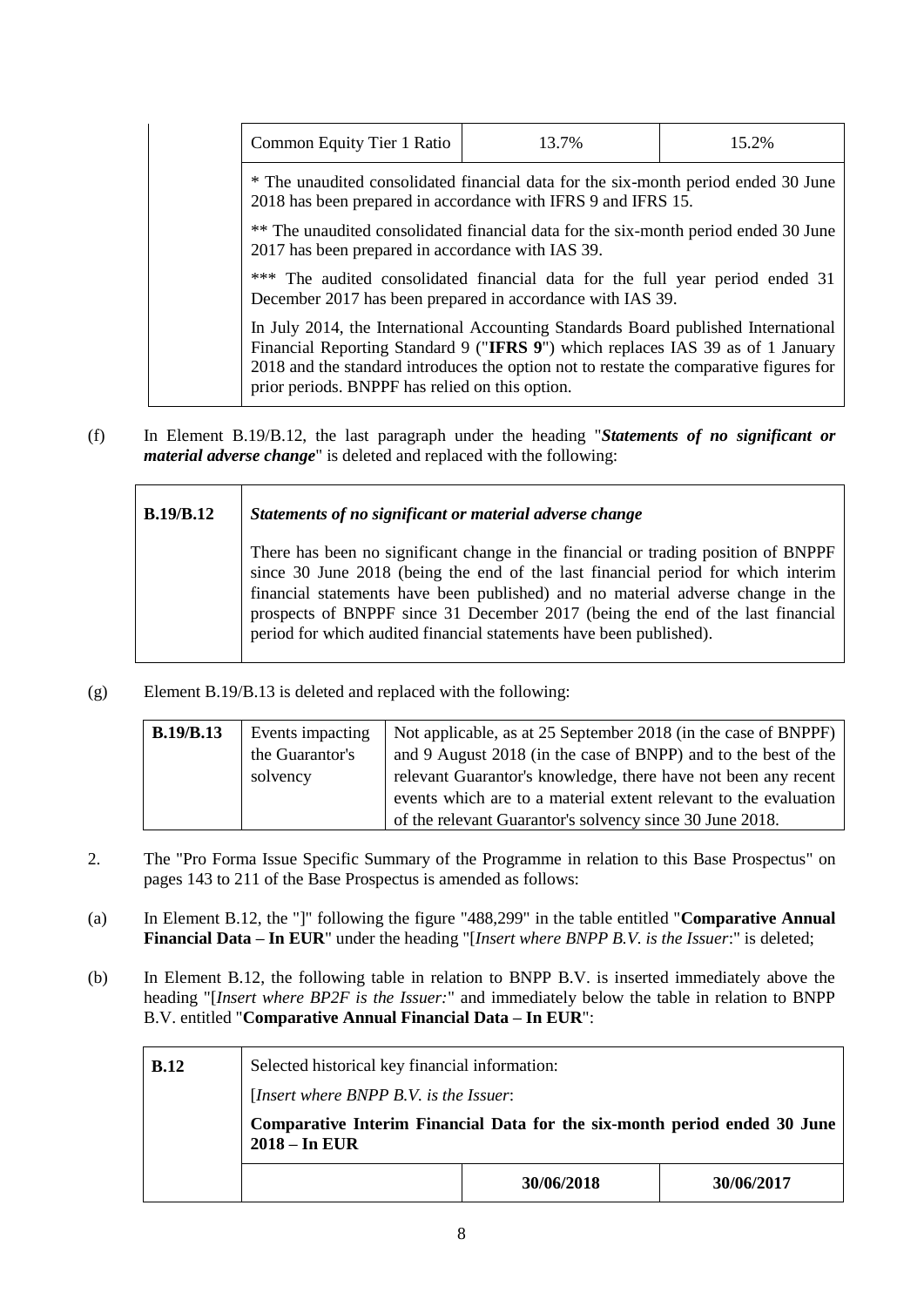|                                       | $(unaudited)^{1}$                      | (unaudited) <sup>1</sup> |
|---------------------------------------|----------------------------------------|--------------------------|
| Revenues                              | 193,729                                | 180,264                  |
| Net Income, Group Share               | 12,238                                 | 11,053                   |
|                                       | 30/06/2018<br>(unaudited) <sup>1</sup> | 31/12/2017<br>(audited)  |
| Total balance sheet                   | 57,943,563,453                         | 50,839,146,900           |
| Shareholders' equity (Group<br>share) | 527,477                                | 515,239]                 |

(c) In Element B.12, the final paragraph under the heading "*Statements of no significant or material adverse change*" is deleted and replaced with the following:

| B.12 | Statements of no significant or material adverse change                                                                                                                                                                                                                                                                                                                                                                                                                                                        |
|------|----------------------------------------------------------------------------------------------------------------------------------------------------------------------------------------------------------------------------------------------------------------------------------------------------------------------------------------------------------------------------------------------------------------------------------------------------------------------------------------------------------------|
|      | [Insert where BNPP B.V. is the Issuer: There has been no significant change in the<br>financial or trading position of BNPP B.V. since 30 June 2018 and there has been no<br>material adverse change in the prospects of BNPP B.V. since 31 December 2017.]<br>[Insert where BP2F is the Issuer: There has been no significant change in the<br>financial or trading position of BP2F since 31 December 2017 and there has been no<br>material adverse change in the prospects of BP2F since 31 December 2017. |

(d) Element B.13 is deleted and replaced with the following:

1

| <b>B.13</b> | Events<br>impacting<br>Issuer's<br>the<br>solvency | [Not applicable, as at [insert where BNPP B.V. is the Issuer:<br>25 September 2018]/[insert where BP2F is the Issuer: 5 June<br>2018] and to the best of the Issuer's knowledge, there have not<br>been any recent events which are to a material extent relevant<br>to the evaluation of the Issuer's solvency since [insert where |
|-------------|----------------------------------------------------|-------------------------------------------------------------------------------------------------------------------------------------------------------------------------------------------------------------------------------------------------------------------------------------------------------------------------------------|
|             |                                                    | BNPP B.V. is the Issuer: 30 June 2018)/[insert where BP2F is<br><i>the Issuer</i> : 31 December 2017].]<br>[Specify any recent events which are to a material extent<br>relevant to the evaluation of the Issuer's solvency.]                                                                                                       |

(e) In Element B.17, the first paragraph is deleted and replaced with the following:

| B.17 | Solicited credit<br>ratings | [Insert where BNPP B.V. is the Issuer: BNPP B.V.'s long term<br>credit rating is A with a positive outlook (S&P Global Ratings<br>Europe Limited) and BNPP B.V.'s short term credit rating is A-1<br>(S&P Global Ratings Europe Limited).] |
|------|-----------------------------|--------------------------------------------------------------------------------------------------------------------------------------------------------------------------------------------------------------------------------------------|
|------|-----------------------------|--------------------------------------------------------------------------------------------------------------------------------------------------------------------------------------------------------------------------------------------|

(f) In Element B.19/B.12, the "]" after the figure "15.4%" in the table in relation to BNPPF headed "**Consolidated Comparative Annual Financial Data – In millions of EUR**" is deleted;

 $\left[ \begin{smallmatrix} 1 & 1 \end{smallmatrix} \right]$  This financial information is subject to a limited review, as further described in the statutory auditors' report.]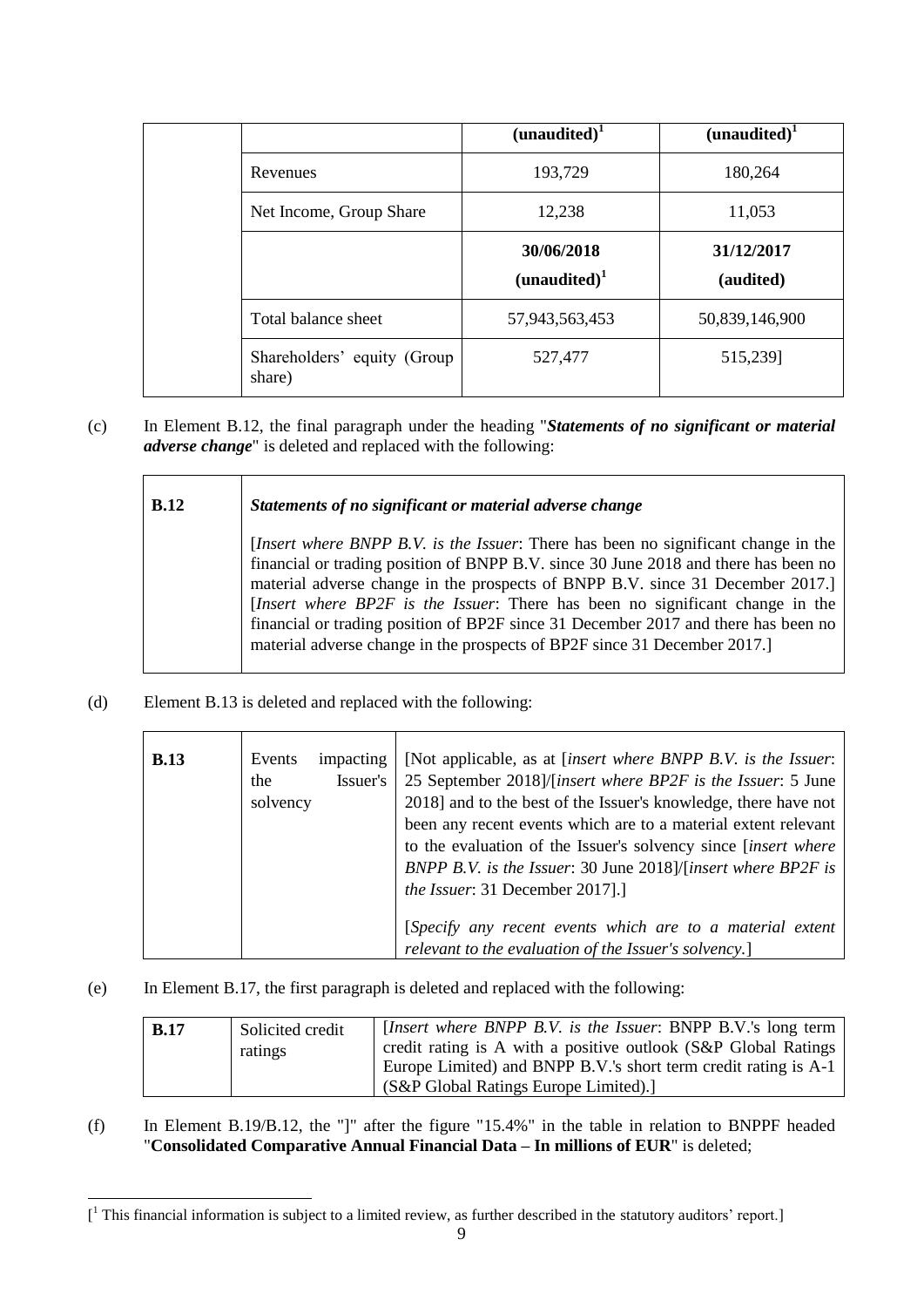**B.19/B.12** Selected historical key financial information: [*Insert where BNPPF is the Guarantor:* **Comparative Interim Consolidated Financial Data for the six-month period ended 30 June 2018 – In millions of EUR 30/06/2018\* (unaudited)<sup>1</sup> 30/06/2017\*\* (unaudited)<sup>1</sup>** Revenues 4,111 4,172 Gross operating income  $1,523$  1,628  $Cost of risk$  (141) (134) Net income 1,161 1,279 Net income attributable to shareholders 934 1,052 **30/06/2018 (unaudited)<sup>1</sup> 31/12/2017\*\*\* (audited)** Total consolidated Balance Sheet 308,529 277,646 Consolidated loans and receivables due from customers 181,237 175,425 Shareholders' equity 23,536 22,764 Consolidated items due to customers 173,127 166,927 Debt securities 17,597 15,596 Subordinated debt  $2.827$  and  $3.308$ Common Equity Tier 1 Ratio 13.7% 15.2% \* The unaudited consolidated financial data for the six-month period ended 30 June 2018 has been prepared in accordance with IFRS 9 and IFRS 15. \*\* The unaudited consolidated financial data for the six-month period ended 30 June 2017 has been prepared in accordance with IAS 39. \*\*\* The audited consolidated financial data for the full year period ended 31 December 2017 has been prepared in accordance with IAS 39.

(g) In Element B.19/B.12, the following table in relation to BNPPF is inserted immediately above the

heading "*Statements of no significant or material adverse change*":

In July 2014, the International Accounting Standards Board published International

<sup>1</sup>  $\left[ \begin{smallmatrix} 1 & 1 \end{smallmatrix} \right]$  This financial information is subject to a limited review, as further described in the statutory auditors' report.]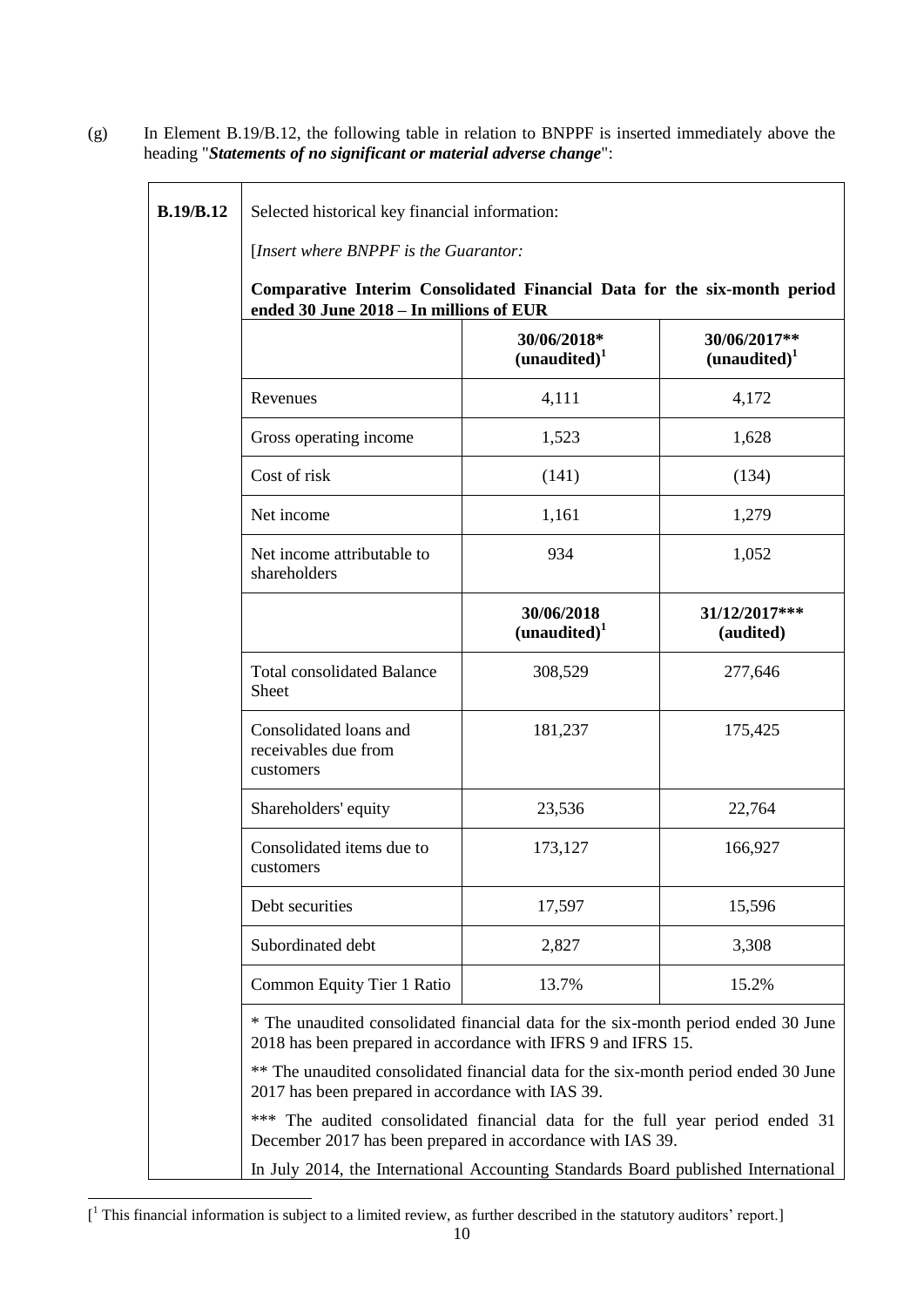Financial Reporting Standard 9 ("**IFRS 9**") which replaces IAS 39 as of 1 January 2018 and the standard introduces the option not to restate the comparative figures for prior periods. BNPPF has relied on this option.]

(g) The final paragraph under the heading "*Statements of no significant or material adverse change*" in Element B.19/B.12 is deleted and replaced with the following:

| <b>B.19/B.12</b> | Statements of no significant or material adverse change                                                                                                                                                                                                                                                                                                                                                             |
|------------------|---------------------------------------------------------------------------------------------------------------------------------------------------------------------------------------------------------------------------------------------------------------------------------------------------------------------------------------------------------------------------------------------------------------------|
|                  | [Insert where BNPPF is the Guarantor:                                                                                                                                                                                                                                                                                                                                                                               |
|                  | There has been no significant change in the financial or trading position of BNPPF<br>since 30 June 2018 (being the end of the last financial period for which interim<br>financial statements have been published) and no material adverse change in the<br>prospects of BNPPF since 31 December 2017 (being the end of the last financial<br>period for which audited financial statements have been published).] |

(h) Element B.19/B.13 is deleted and replaced with the following:

| B.19/       | Events impacting the | [Not applicable, as at <i>[Insert where BNPP is the Guarantor: 9</i> ] |  |
|-------------|----------------------|------------------------------------------------------------------------|--|
| <b>B.13</b> | Guarantor's solvency | August 2018)/[Insert where BNPPF is the Guarantor: 25                  |  |
|             |                      | September 2018] and to the best of the Guarantor's                     |  |
|             |                      | knowledge, there have not been any recent events which are to          |  |
|             |                      | a material extent relevant to the evaluation of the Guarantor's        |  |
|             |                      | solvency since 30 June 2018.]                                          |  |
|             |                      |                                                                        |  |
|             |                      | [Specify any recent events which are to a material extent              |  |
|             |                      | relevant to the evaluation of the Guarantor's solvency.]               |  |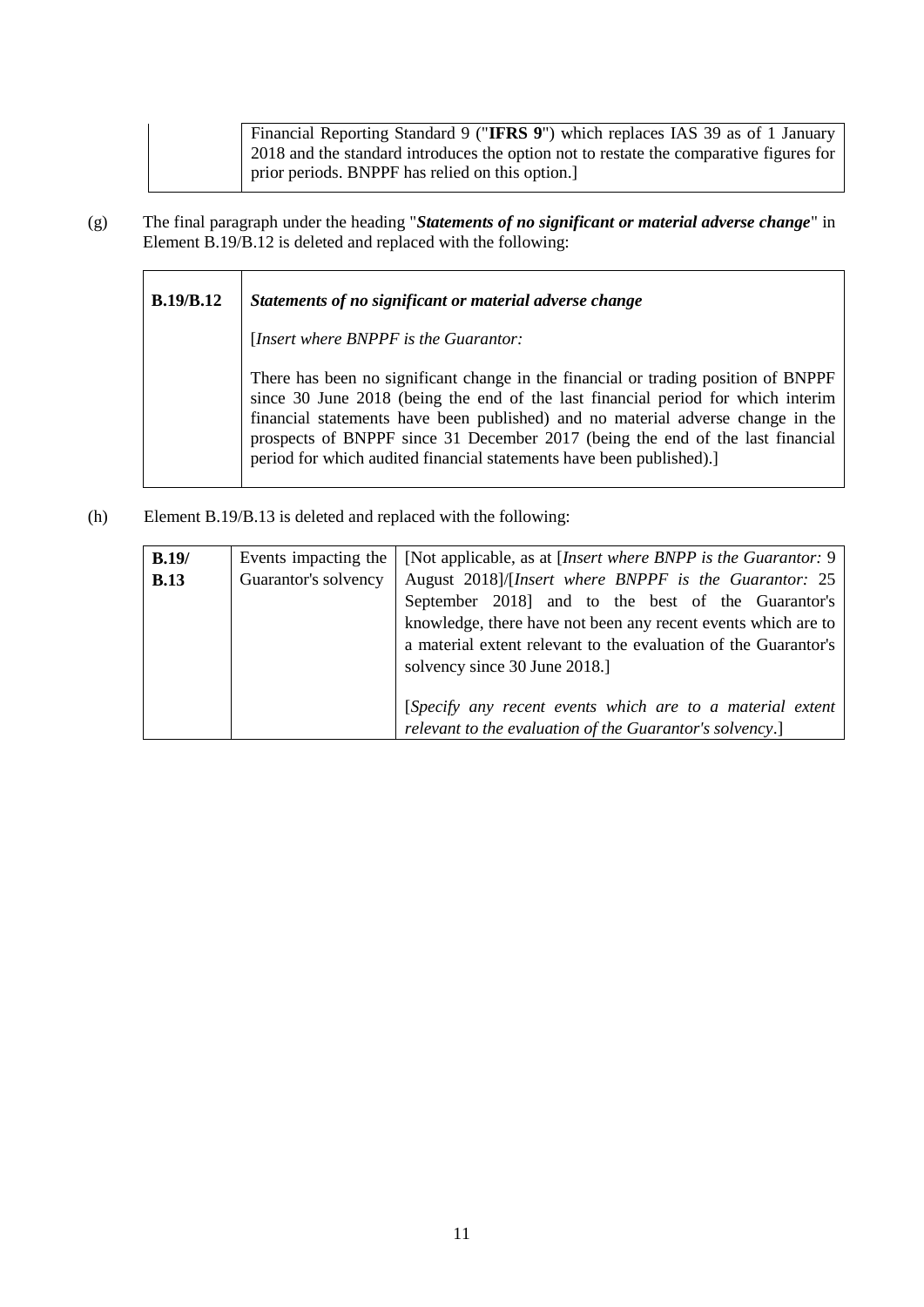# **AMENDMENTS TO THE PROGRAMME SUMMARY IN RELATION TO THIS BASE PROSPECTUS (IN FRENCH) AND THE PRO FORMA ISSUE SPECIFIC SUMMARY OF THE PROGRAMME IN RELATION TO THIS BASE PROSPECTUS (IN FRENCH)**

- 1. Le "Résumé du Programme en relation avec le Prospectus de Base" figurant aux pages 72 à 142 du Prospectus de Base est modifié comme suit:
- (a) Dans l'Elément B.12, le tableau suivant relatif à BNPP B.V. est inséré immédiatement au-dessus du titre "**En relation avec BP2F :**" et immédiatement sous le tableau relatif à BNPP B.V. intitulé "**Données Financières Annuelles Comparées - En EUR**" :

| B.12 | Informations financières historiques clés sélectionnées :<br><b>En relation avec BNPP B.V.:</b><br>Données Financières Intermédiaires Comparées pour la période de 6 mois se<br>terminant le 30 juin 2018 - En EUR |                                  |                                 |
|------|--------------------------------------------------------------------------------------------------------------------------------------------------------------------------------------------------------------------|----------------------------------|---------------------------------|
|      |                                                                                                                                                                                                                    | 30/06/2018<br>$(non-auditées)^1$ | 30/06/2017<br>$non-auditées)^1$ |
|      | <b>Produit Net Bancaire</b>                                                                                                                                                                                        | 193.729                          | 180.264                         |
|      | Résultat Net, part du Groupe                                                                                                                                                                                       | 12.238                           | 11.053                          |
|      |                                                                                                                                                                                                                    | 30/06/2018<br>$(non-auditées)^1$ | 31/12/2017<br>(auditées)        |
|      | Total du bilan                                                                                                                                                                                                     | 57.943.563.453                   | 50.839.146.900                  |
|      | Capitaux Propres (part du<br>Groupe)                                                                                                                                                                               | 527.477                          | 515.239                         |

(b) Dans l'Elément B.12, le dernier paragraphe sous le titre "*Déclarations relatives à l'absence de changement significatif ou de changement défavorable significatif*" est supprimé et remplacé comme suit :

| <b>B.12</b> | Déclarations relatives à l'absence de changement significatif ou de changement<br>défavorable significatif                                                                                                                                                                                                              |
|-------------|-------------------------------------------------------------------------------------------------------------------------------------------------------------------------------------------------------------------------------------------------------------------------------------------------------------------------|
|             | Il ne s'est produit aucun changement significatif dans la situation financière ou<br>commerciale de BNPP B.V. depuis le 30 juin 2018 ou de BP2F depuis le 31 décembre<br>2017 et il ne s'est produit aucun changement défavorable significatif dans les<br>perspectives de BNPP B.V ou BP2F depuis le 31 décembre 2017. |

(c) L'Elément B.13 est supprimé et remplacé comme suit :

<sup>-</sup> $1$  Ces informations financières ont fait l'objet d'une revue limitée, telle que plus amplement décrite dans le rapport d'audit des commissaires aux comptes.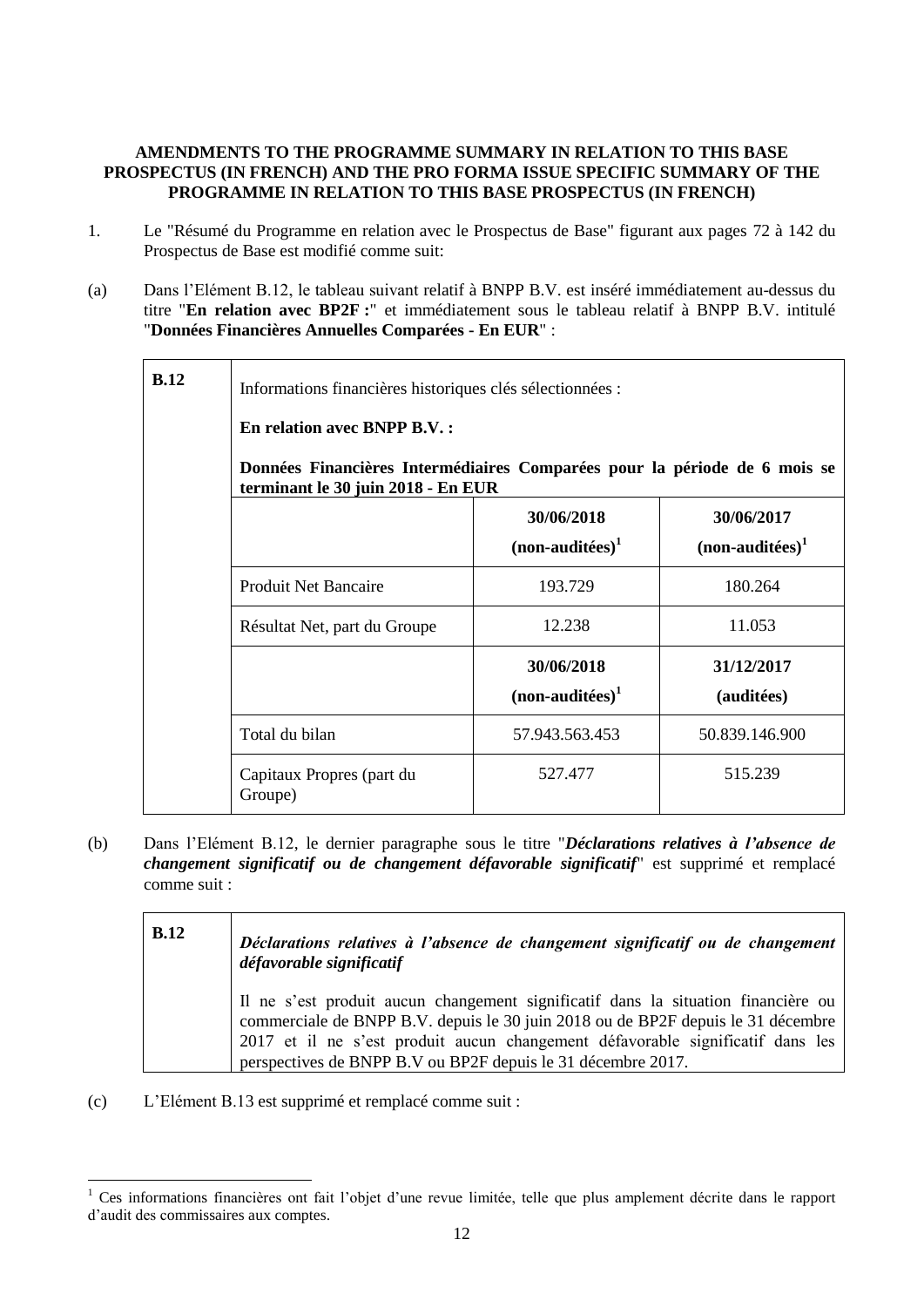| <b>B.13</b> | Evénements impactant<br>la solvabilité de<br>l'Emetteur | Sans objet, au 25 septembre 2018 (dans le cas de BNPP)<br>B.V.) et au 5 juin 2018 (dans le cas de BP2F) et à la<br>connaissance de l'Emetteur concerné, il ne s'est produit<br>aucun événement récent qui présente un intérêt significatif<br>pour l'évaluation de la solvabilité de l'Emetteur concerné |
|-------------|---------------------------------------------------------|----------------------------------------------------------------------------------------------------------------------------------------------------------------------------------------------------------------------------------------------------------------------------------------------------------|
|             |                                                         | depuis le 31 décembre 2017 (dans le cas de BP2F) ou le 30<br>juin 2018 (dans le cas de BNPP B.V.).                                                                                                                                                                                                       |
|             |                                                         |                                                                                                                                                                                                                                                                                                          |

(d) Dans l'Elément B.17, le premier paragraphe est supprimé et remplacé comme suit :

| <b>B.17</b><br><b>Notations</b> | de   La notation de crédit à long terme de BNPP B.V. est : A avec une<br>crédit sollicitées   perspective positive (S&P Global Ratings Europe Limited) et la<br>notation de crédit à court terme de BNPP B.V. est : A-1 (S&P)<br>Global Ratings Europe Limited). |
|---------------------------------|------------------------------------------------------------------------------------------------------------------------------------------------------------------------------------------------------------------------------------------------------------------|
|---------------------------------|------------------------------------------------------------------------------------------------------------------------------------------------------------------------------------------------------------------------------------------------------------------|

(e) Dans l'Elément B.19/B.12, le tableau suivant relatif à BNPPF est inséré immédiatement au-dessus du titre "*Déclarations relatives à l'absence de changement significatif ou de changement défavorable significatif*" :

| <b>B.19/B.12</b> | Informations financières historiques clés sélectionnées :                                                                              |                                  |                                   |
|------------------|----------------------------------------------------------------------------------------------------------------------------------------|----------------------------------|-----------------------------------|
|                  | <b>En relation avec BNPPF:</b>                                                                                                         |                                  |                                   |
|                  | Données Financières Consolidées Intermédiaires Comparées pour la période de 6<br>mois se terminant le 30 juin 2018 - En millions d'EUR |                                  |                                   |
|                  |                                                                                                                                        | 30/06/2018*<br>$non-auditées)^2$ | 30/06/2017**<br>$non-auditées)^2$ |
|                  | <b>Produit Net Bancaire</b>                                                                                                            | 4.111                            | 4.172                             |
|                  | Résultat brut d'exploitation                                                                                                           | 1.523                            | 1.628                             |
|                  | Coût du Risque                                                                                                                         | (141)                            | (134)                             |
|                  | Résultat net                                                                                                                           | 1.161                            | 1.279                             |
|                  | Résultat Net attribuable aux<br>actionnaires                                                                                           | 934                              | 1.052                             |
|                  |                                                                                                                                        | 30/06/2018<br>$non-auditées2$    | 31/12/2017***<br>(auditées)       |
|                  | Total de bilan consolidé                                                                                                               | 308.529                          | 277.646                           |
|                  | Total consolidé des prêts et<br>créances sur la clientèle                                                                              | 181.237                          | 175.425                           |
|                  | Capitaux propres                                                                                                                       | 23.536                           | 22.764                            |

 $2^2$  Ces informations financières ont fait l'objet d'une revue limitée, telle que plus amplement décrite dans le rapport d'audit des commissaires aux comptes.

-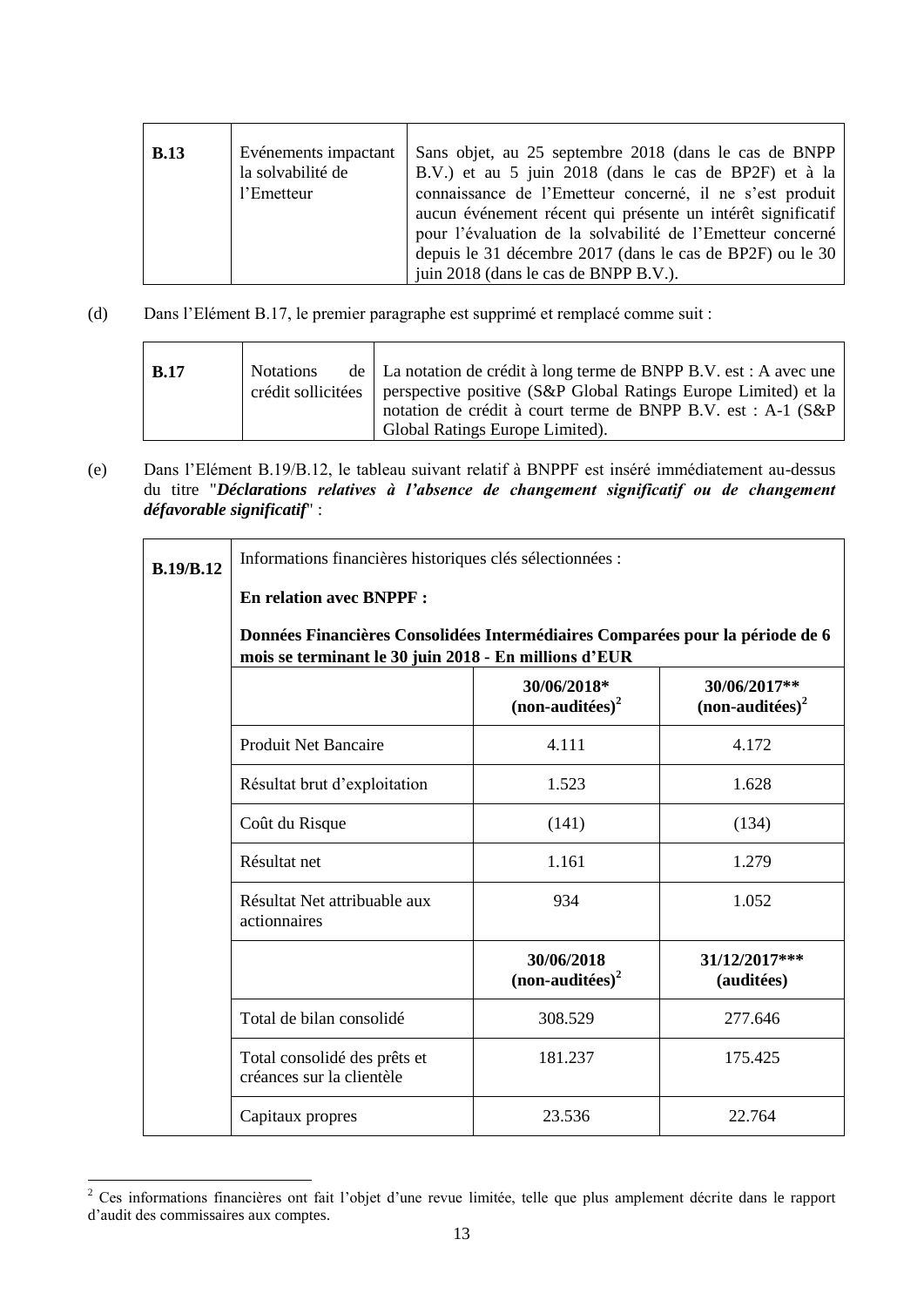| Total consolidé des dettes<br>envers la clientèle                                                                                                                                                                                                                                                                           | 173.127 | 166.927 |
|-----------------------------------------------------------------------------------------------------------------------------------------------------------------------------------------------------------------------------------------------------------------------------------------------------------------------------|---------|---------|
| Dettes représentées par un titre                                                                                                                                                                                                                                                                                            | 17.597  | 15.596  |
| Dettes subordonnées                                                                                                                                                                                                                                                                                                         | 2.827   | 3.308   |
| Ratio Common Equity Tier 1                                                                                                                                                                                                                                                                                                  | 13,7%   | 15,2%   |
| * Les données financières consolidées non-auditées pour la période de six mois se<br>terminant le 30 juin 2018 ont été établies conformément aux normes IFRS 9 et IFRS<br>15.                                                                                                                                               |         |         |
| ** Les données financières consolidées non-auditées pour la période de six mois se<br>terminant le 30 juin 2017 ont été établies conformément à la norme IAS 39.                                                                                                                                                            |         |         |
| *** Les données financières consolidées auditées pour l'exercice 2017 se terminant le<br>31 décembre 2017 ont été établies conformément à la norme IAS 39.                                                                                                                                                                  |         |         |
| En juillet 2014, l'International Accounting Standards Board a publié la norme<br>International Financial Reporting Standard 9 (« IFRS 9 ») qui remplace la norme IAS<br>39 depuis le $1er$ janvier 2018. La norme offre l'option de ne pas retraiter les exercices<br>présentés en comparatif. BNPPF a retenu cette option. |         |         |

(f) Dans l'Elément B.19/B.12, le dernier paragraphe sous le titre "*Déclarations relatives à l'absence de changement significatif ou de changement défavorable significatif*" est supprimé et remplacé comme suit :

| B.19/B.12 | Déclarations relatives à l'absence de changement significatif ou de changement<br>défavorable significatif                                                                                                                                                                                                                                                                                                                                                                                                  |
|-----------|-------------------------------------------------------------------------------------------------------------------------------------------------------------------------------------------------------------------------------------------------------------------------------------------------------------------------------------------------------------------------------------------------------------------------------------------------------------------------------------------------------------|
|           | Il ne s'est produit aucun changement significatif dans la situation financière ou<br>commerciale de BNPPF depuis le 30 juin 2018 (date de clôture de la dernière période<br>comptable pour laquelle des états financiers intermédiaires ont été publiés) et il ne<br>s'est produit aucun changement défavorable significatif dans les perspectives de<br>BNPPF depuis le 31 décembre 2017 (date de clôture de la dernière période comptable<br>pour laquelle des états financiers audités ont été publiés). |

(g) L'Elément B.19/B.13 est supprimé et remplacé comme suit :

| <b>B.19/B.13</b> Evénements impactant<br>la solvabilité du<br>Garant | Sans objet, au 25 septembre 2018 (dans le cas de BNPPF) et<br>au 9 August 2018 (dans le cas de BNPP) et à la connaissance<br>du Garant concerné, il ne s'est produit aucun événement<br>récent qui présente un intérêt significatif pour l'évaluation de |
|----------------------------------------------------------------------|----------------------------------------------------------------------------------------------------------------------------------------------------------------------------------------------------------------------------------------------------------|
|                                                                      | la solvabilité du Garant concerné depuis le 30 juin 2018.                                                                                                                                                                                                |

- 2. Le "Modèle de Résumé du Programme Spécifique à l'Emission en relation avec le Prospectus de Base" figurant aux pages 212 à 290 du Prospectus de Base est modifié comme suit:
- (a) Dans l'Elément B.12, le "]" après le chiffre "488.299" dans le tableau intitulé "**Données Financières Annuelles Comparées - En EUR**" sous le titre "*[A insérer si BNPP B.V. est l'Emetteur :*" est supprimé ;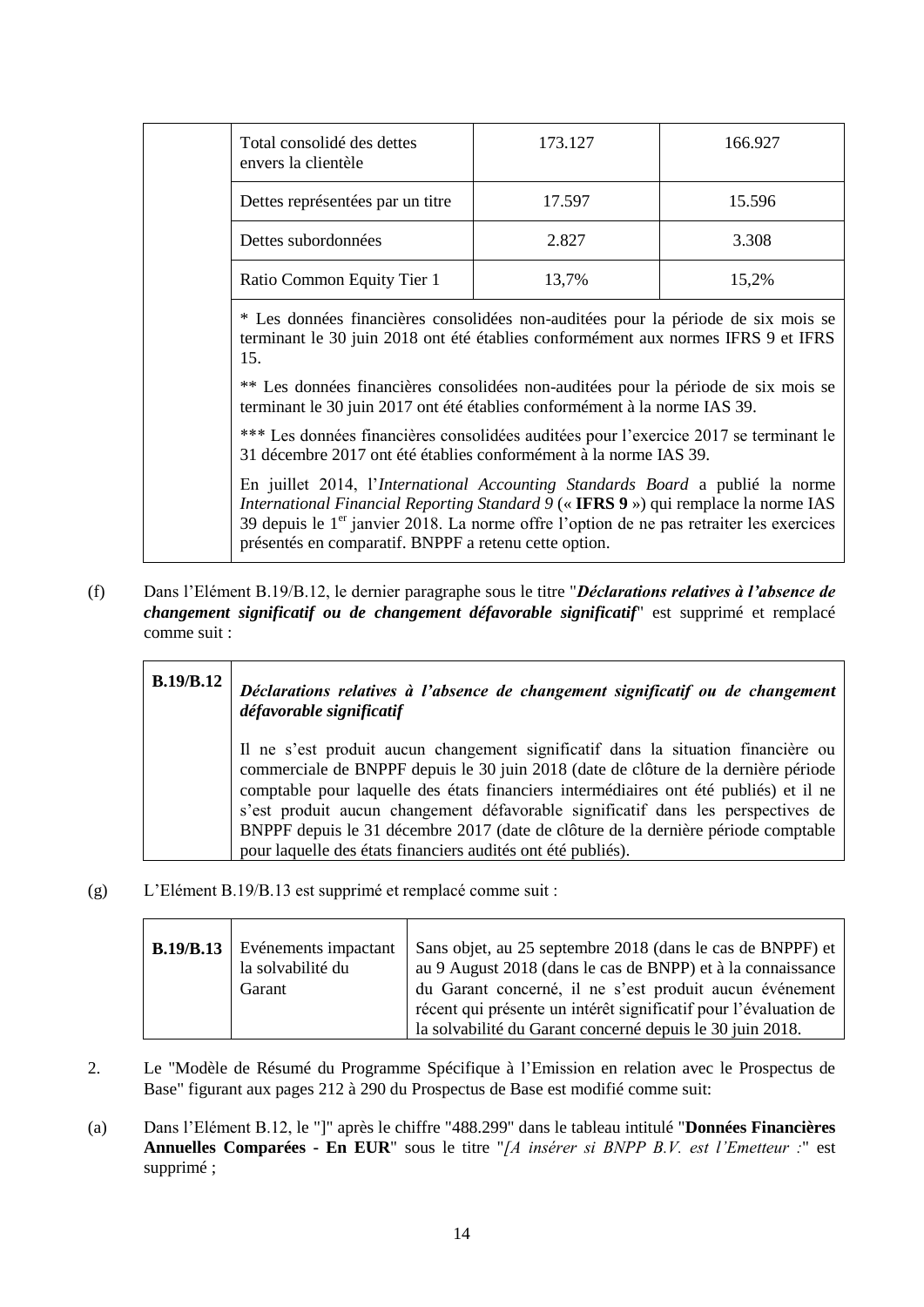(b) Dans l'Elément B.12, le tableau suivant relatif à BNPP B.V. est inséré immédiatement au-dessus du titre "[*A insérer si BP2F est l'Emetteur :*" et immédiatement sous le tableau relatif à BNPP B.V. intitulé "**Données Financières Annuelles Comparées - En EUR**" :

| B.12 | Informations financières historiques clés sélectionnées :<br>$[A$ insérer si BNPP B.V. est l'Emetteur :<br>Données Financières Intermédiaires Comparées pour la période de 6 mois se |                                 |                          |  |
|------|--------------------------------------------------------------------------------------------------------------------------------------------------------------------------------------|---------------------------------|--------------------------|--|
|      | terminant le 30 juin 2017 - En EUR<br>30/06/2018<br>30/06/2017<br>$(non-auditées)^1$<br>$(non-auditées)^1$                                                                           |                                 |                          |  |
|      | <b>Produit Net Bancaire</b>                                                                                                                                                          | 193.729                         | 180.264                  |  |
|      | Résultat Net, part du<br>Groupe                                                                                                                                                      | 12.238                          | 11.053                   |  |
|      |                                                                                                                                                                                      | 30/06/2018<br>$non-auditées)^1$ | 31/12/2017<br>(auditées) |  |
|      | Total du bilan                                                                                                                                                                       | 57.943.563.453                  | 50.839.146.900           |  |
|      | Capitaux Propres (part du<br>Groupe)                                                                                                                                                 | 527.477                         | 515.239]                 |  |

(c) Dans l'Elément B.12, le dernier paragraphe sous le titre "*Déclarations relatives à l'absence de changement significatif ou de changement défavorable significatif*" est supprimé et remplacé comme suit :

| <b>B.12</b> | Déclarations relatives à l'absence de changement significatif ou de changement<br>défavorable significatif                                                                                                                                                                                                                                                                                                                                                                                                                                                                                                                        |
|-------------|-----------------------------------------------------------------------------------------------------------------------------------------------------------------------------------------------------------------------------------------------------------------------------------------------------------------------------------------------------------------------------------------------------------------------------------------------------------------------------------------------------------------------------------------------------------------------------------------------------------------------------------|
|             | [A insérer si BNPP B.V. est l'Emetteur : Il ne s'est produit aucun changement<br>significatif dans la situation financière ou commerciale de BNPP B.V. depuis le 30<br>juin 2018 et il ne s'est produit aucun changement défavorable significatif dans les<br>perspectives de BNPP B.V. depuis le 31 décembre 2017.] [A insérer si BP2F est<br>l'Emetteur : Il ne s'est produit aucun changement significatif dans la situation<br>financière ou commerciale de BP2F depuis le 31 décembre 2017 et il ne s'est produit<br>aucun changement défavorable significatif dans les perspectives de BP2F depuis le 31<br>décembre 2017.] |

(d) L'Elément B.13 est supprimé et remplacé comme suit :

-

| <b>B.13</b> |                    | Evénements impactant   [Sans objet, au [A insérer si BNPP B.V. est l'Emetteur : 25 |
|-------------|--------------------|------------------------------------------------------------------------------------|
|             | solvabilité<br>la. | de   septembre 2018]/[A insérer si BP2F est l'Emetteur : 5 juin                    |
|             | l'Emetteur         | 2018] et à la connaissance de l'Emetteur, il ne s'est produit                      |

<sup>[</sup> <sup>1</sup> Ces informations financières ont fait l'objet d'une revue limitée, telle que plus amplement décrite dans le rapport d'audit des commissaires aux comptes.]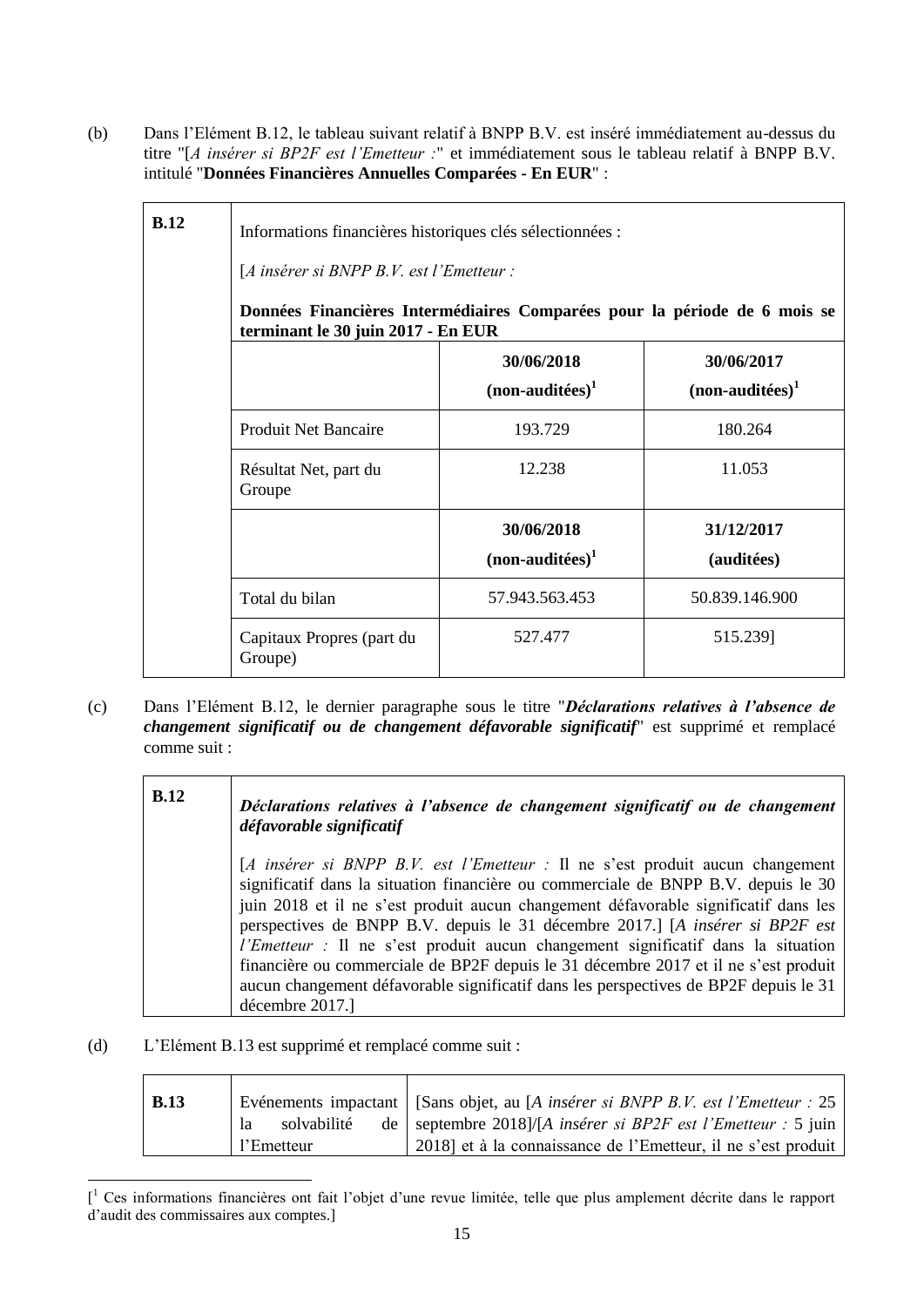|  | aucun événement récent qui présente un intérêt significatif      |
|--|------------------------------------------------------------------|
|  | pour l'évaluation de la solvabilité de l'Emetteur depuis le [A   |
|  | insérer si BP2F est l'Emetteur : 31 décembre 2017]/[A            |
|  | <i>insérer si BNPP B.V. est l'Emetteur : 30 juin 2018</i> ].]    |
|  |                                                                  |
|  | [Préciser tout événement récent présentant un intérêt            |
|  | significatif pour l'évaluation de la solvabilité de l'Emetteur.] |

(e) Dans l'Elément B.17, le premier paragraphe est supprimé et remplacé comme suit :

| de   [Insérer si BNPP B.V. est l'Emetteur : La notation de crédit à<br>B.17<br><b>Notations</b><br>crédit sollicitées   long terme de BNPP B.V. est : A avec une perspective positive<br>(S&P Global Ratings Europe Limited) et la notation de crédit à<br>court terme de BNPP B.V. est : A-1 (S&P Global Ratings Europe<br>Limited). |
|---------------------------------------------------------------------------------------------------------------------------------------------------------------------------------------------------------------------------------------------------------------------------------------------------------------------------------------|
|---------------------------------------------------------------------------------------------------------------------------------------------------------------------------------------------------------------------------------------------------------------------------------------------------------------------------------------|

- (f) Dans l'Elément B.19/B.12, le "]" après le chiffre "15,4%" dans le tableau intitulé "**Données Financières Consolidées Annuelles Comparées - En millions d'EUR**" sous le titre "[*A insérer si BNPPF est le Garant :*" est supprimé ;
- (g) Dans l'Elément B.19/B.12, le tableau suivant relatif à BNPPF est inséré immédiatement au-dessus du titre "*Déclarations relatives à l'absence de changement significatif ou de changement défavorable significatif*" :

| <b>B.19/B.12</b>                                                   | Informations financières historiques clés sélectionnées :<br>[A insérer si BNPPF est le Garant :                                       |         |         |  |
|--------------------------------------------------------------------|----------------------------------------------------------------------------------------------------------------------------------------|---------|---------|--|
|                                                                    |                                                                                                                                        |         |         |  |
|                                                                    | Données Financières Consolidées Intermédiaires Comparées pour la période de 6<br>mois se terminant le 30 juin 2018 - En millions d'EUR |         |         |  |
|                                                                    | 30/06/2018*<br>30/06/2017**<br>$(non-auditées)^1$<br>$non-auditées)^1$                                                                 |         |         |  |
|                                                                    | <b>Produit Net Bancaire</b><br>4.111<br>4.172                                                                                          |         |         |  |
| Résultat brut d'exploitation<br>1.523                              |                                                                                                                                        | 1.628   |         |  |
|                                                                    | Coût du Risque<br>(141)<br>(134)                                                                                                       |         |         |  |
|                                                                    | Résultat net<br>1.161<br>1.279<br>Résultat Net attribuable<br>934<br>1.052<br>aux actionnaires                                         |         |         |  |
|                                                                    |                                                                                                                                        |         |         |  |
| 30/06/2018<br>$31/12/2017$ ***<br>$(non-auditées)^1$<br>(auditées) |                                                                                                                                        |         |         |  |
| Total de bilan consolidé<br>308.529                                |                                                                                                                                        | 277.646 |         |  |
|                                                                    | Total consolidé des prêts et                                                                                                           | 181.237 | 175.425 |  |

<sup>[</sup> <sup>1</sup> Ces informations financières ont fait l'objet d'une revue limitée, telle que plus amplement décrite dans le rapport d'audit des commissaires aux comptes.]

-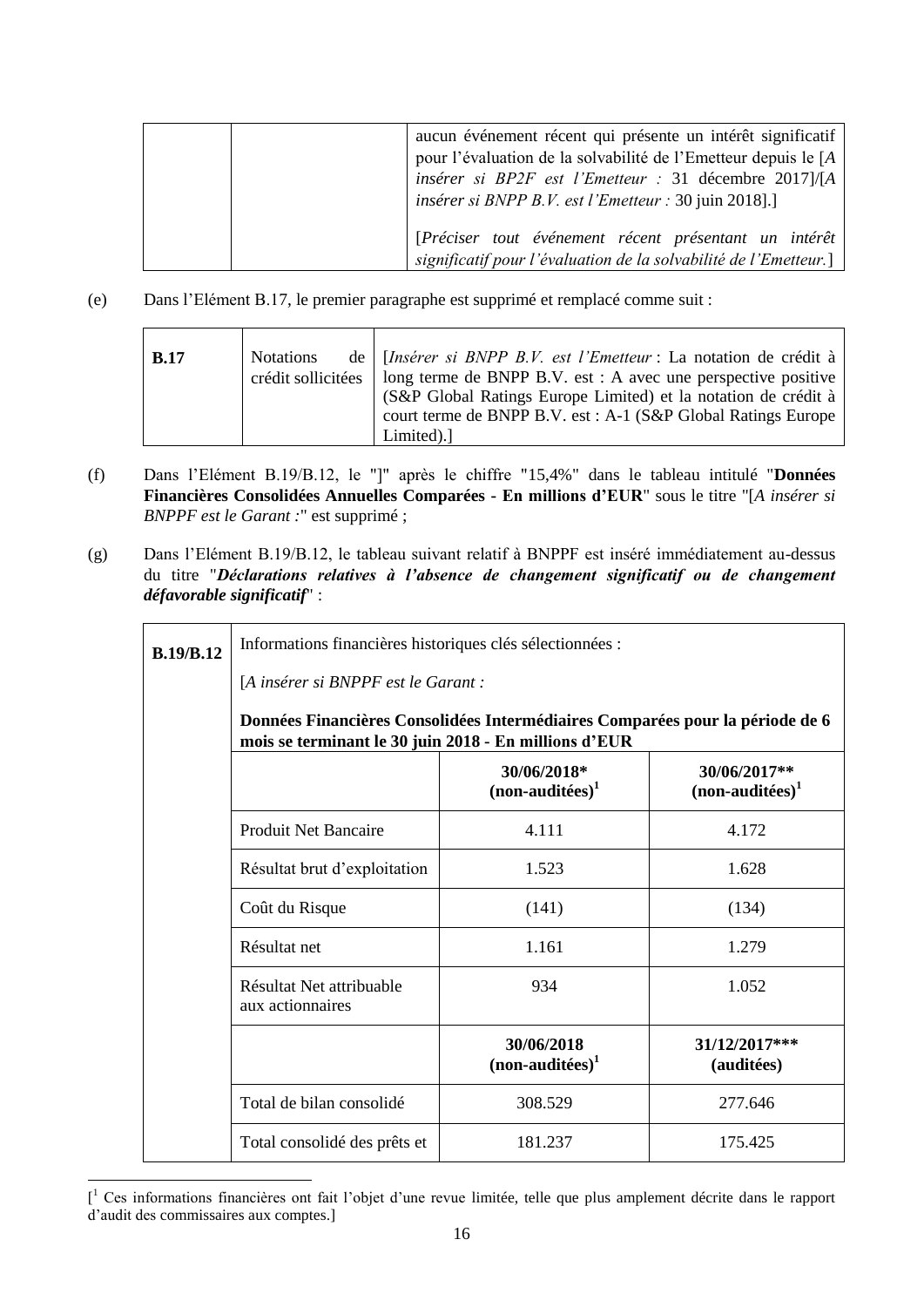| créances sur la clientèle                         |         |         |
|---------------------------------------------------|---------|---------|
| Capitaux propres                                  | 23.536  | 22.764  |
| Total consolidé des dettes<br>envers la clientèle | 173.127 | 166.927 |
| Dettes représentées par un<br>titre               | 17.597  | 15.596  |
| Dettes subordonnées                               | 2.827   | 3.308   |
| Ratio Common Equity Tier                          | 13,7%   | 15,2%   |

\* Les données financières consolidées non-auditées pour la période de six mois se terminant le 30 juin 2018 ont été établies conformément aux normes IFRS 9 et IFRS 15.

\*\* Les données financières consolidées non-auditées pour la période de six mois se terminant le 30 juin 2017 ont été établies conformément à la norme IAS 39.

\*\*\* Les données financières consolidées auditées pour l'exercice 2017 se terminant le 31 décembre 2017 ont été établies conformément à la norme [IAS 39].

En juillet 2014, l'*International Accounting Standards Board* a publié la norme *International Financial Reporting Standard 9* (« **IFRS 9** ») qui remplace la norme IAS 39 depuis le  $1<sup>er</sup>$  janvier 2018. La norme offre l'option de ne pas retraiter les exercices présentés en comparatif. BNPPF a retenu cette option.]

(h) Dans l'Elément B.19/B.12, le dernier paragraphe sous le titre "*Déclarations relatives à l'absence de changement significatif ou de changement défavorable significatif*" est supprimé et remplacé comme suit :

| <b>B.19/B.12</b> | Déclarations relatives à l'absence de changement significatif ou de changement<br>défavorable significatif                                                                                                                                                                                                                                                                                                                                    |  |  |
|------------------|-----------------------------------------------------------------------------------------------------------------------------------------------------------------------------------------------------------------------------------------------------------------------------------------------------------------------------------------------------------------------------------------------------------------------------------------------|--|--|
|                  | [A insérer si BNPPF est le Garant :                                                                                                                                                                                                                                                                                                                                                                                                           |  |  |
|                  | Il ne s'est produit aucun changement significatif dans la situation financière ou<br>commerciale de BNPPF depuis le 30 juin 2018 (date de clôture de la dernière période<br>comptable pour laquelle des états financiers intermédiaires ont été publiés) il ne s'est<br>produit aucun changement défavorable significatif dans les perspectives de BNPPF<br>depuis le 31 décembre 2017 (date de clôture de la dernière période comptable pour |  |  |
|                  | laquelle des états financiers audités ont été publiés).                                                                                                                                                                                                                                                                                                                                                                                       |  |  |

(i) L'Elément B.19/B.13 est supprimé et remplacé comme suit :

| B.19/B.13 | Evénements | [Sans objet, au [A insérer si BNPP est le Garant : 9 août                       |
|-----------|------------|---------------------------------------------------------------------------------|
|           | impactant  | la   2018]/[A insérer si BNPPF est le Garant : 25 septembre 2018]               |
|           |            | solvabilité du Garant et à la connaissance du Garant, il ne s'est produit aucun |
|           |            | événement récent qui présente un intérêt significatif pour                      |
|           |            | l'évaluation de la solvabilité du Garant depuis le 30 juin                      |
|           |            | 2018.]                                                                          |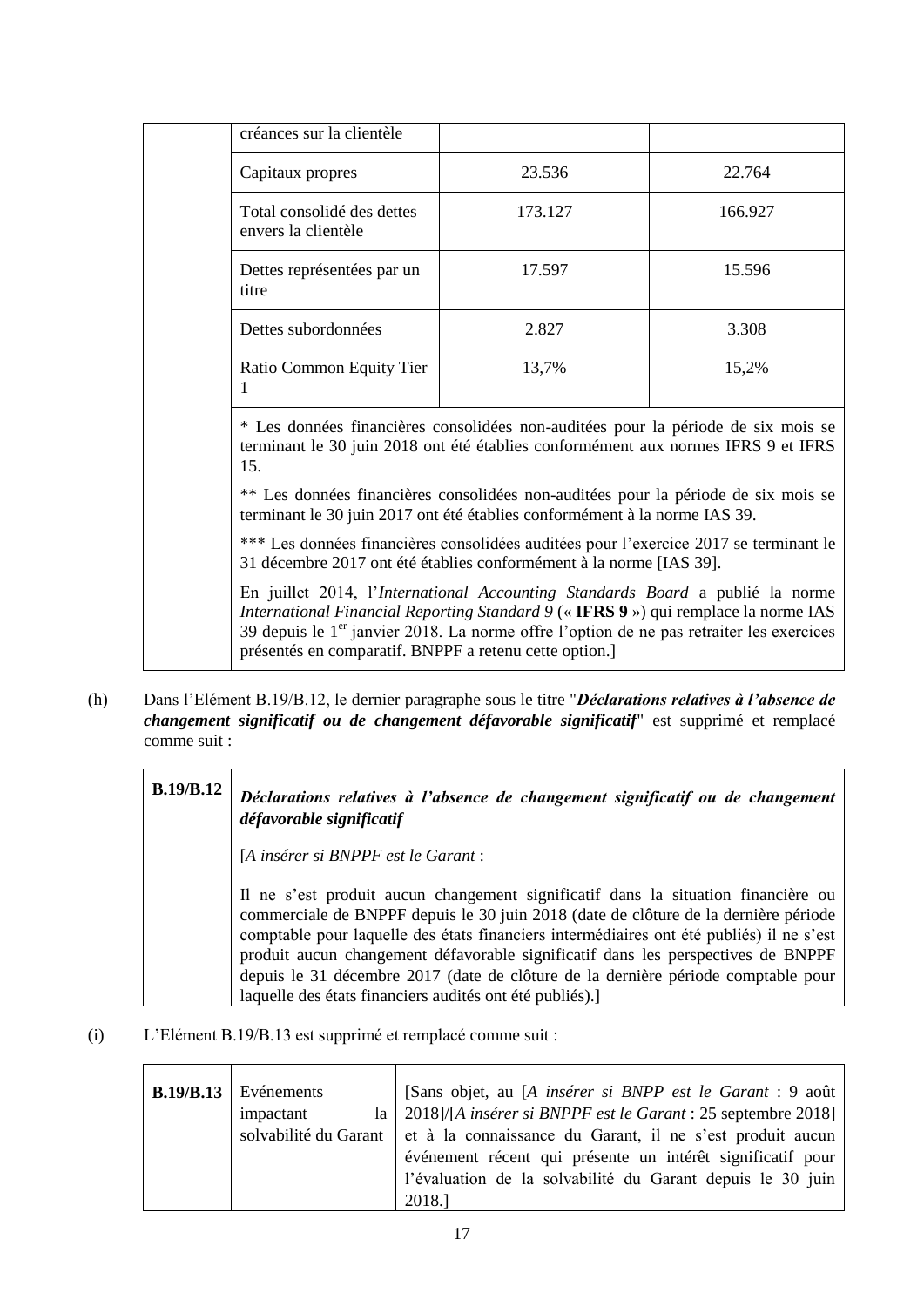| [Préciser tout événement récent présentant un intérêt        |
|--------------------------------------------------------------|
| significatif pour l'évaluation de la solvabilité du Garant.] |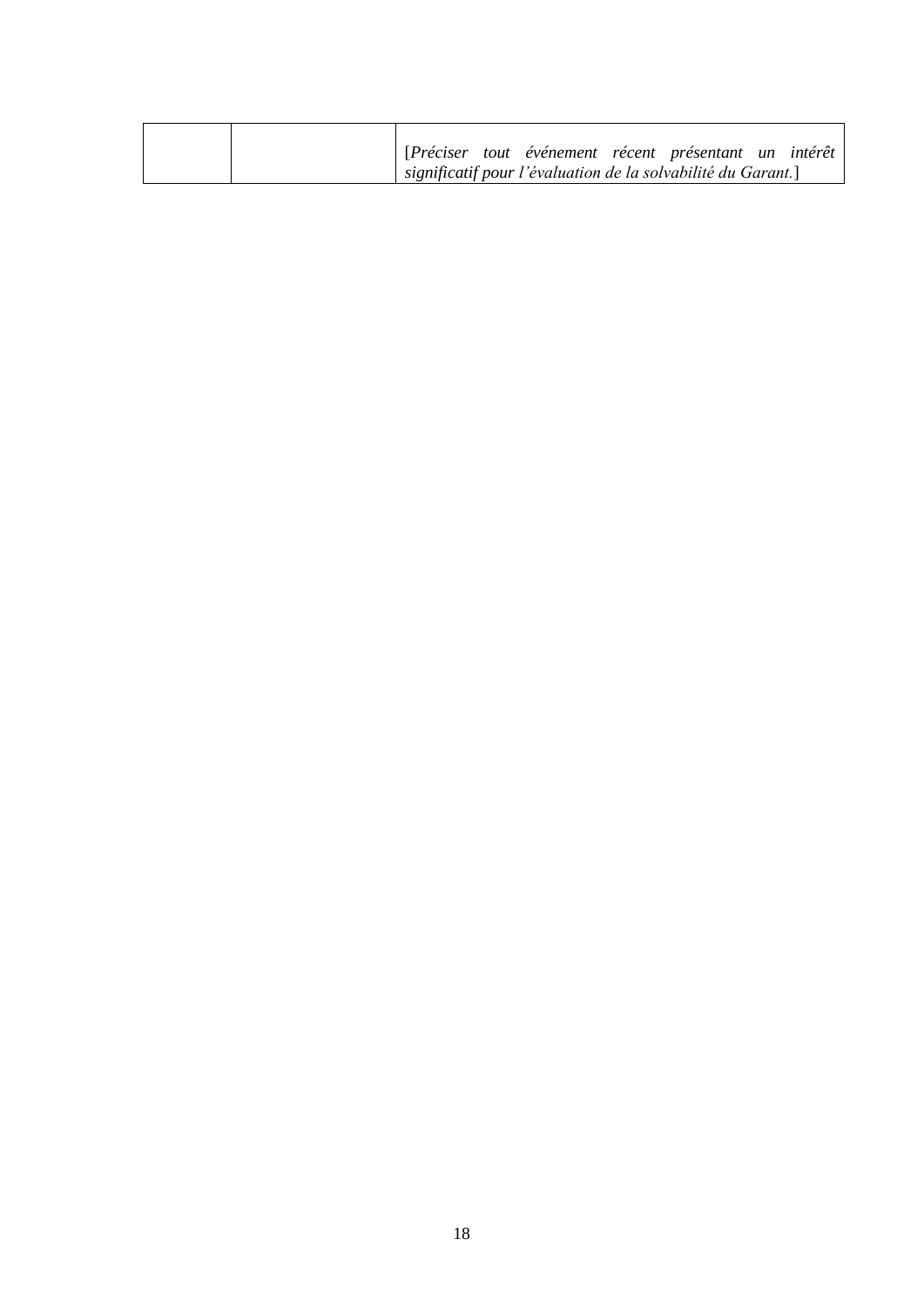#### **DOCUMENTS INCORPORATED BY REFERENCE**

The following documents have been filed with the AMF on 4 September 2017 (in the case of the document listed in paragraph (a) below), 7 September 2018 (in the case of the document listed in paragraph (b) below), 4 September 2018 (in the case of the document listed in paragraph (c) below), 31 August 2017 (in the case of the document listed in paragraph (d) below) and 4 September 2018 (in the case of the document listed in paragraph (e) below) for the purposes of the Prospectus Directive and, by virtue of this Second Supplement are incorporated in, and form part of, the Base Prospectus:

- (a) BNPP B.V.'s unaudited interim financial statements for the six-month period ended 30 June 2017 (including the review report thereon issued by Mazars Accountants N.V. (formerly Mazars Paardekooper Hoffman Accountants N.V.) represented by J.C. van Oldenbeek);
- (b) BNPP B.V.'s unaudited interim financial statements for the six-month period ended 30 June 2018 (including the review report thereon issued by Mazars Accountants N.V. (formerly Mazars Paardekooper Hoffman Accountants N.V.) represented by J.C. van Oldenbeek):
- (c) the press release dated 4 September 2018 published by BNPPF regarding its first half 2018 results;
- (d) BNPPF's unaudited Financial Report for the first half of 2017 (including the review report thereon issued by PwC Reviseurs d'Entreprises sccrl/Bedrijfsrevisoren bcbva (represented by Damien Walgrave) and Deloitte Reviseurs d'Entreprises sc sous forme d'une scrl/Bedrijfsrevisoren bv ovv cbva (represented by Yves Dehonge and Bernard De Meulemeester); and
- (e) BNPPF's unaudited Financial Report for the first half of 2018 (including the review report thereon issued by PwC Reviseurs d'Entreprises sccrl/Bedrijfsrevisoren bcbva (represented by Damien Walgrave).

The "**DOCUMENTS INCORPORATED BY REFERENCE**" section on pages 401 to 413 of the Base Prospectus is amended as follows:

- (a) the word "and" at the end of paragraph (l) is deleted;
- (b) the "," at the end of paragraph (m) is deleted and replaced with ";";
- (c) the following paragraphs  $(n)$ ,  $(0)$ ,  $(p)$ ,  $(q)$  and  $(r)$  are added under paragraph  $(m)$ :
	- "(n) the unaudited interim financial statements for the six-month period ended 30 June 2017 of BNPP B.V. (including the review report thereon issued by Mazars Accountants N.V. (formerly Mazars Paardekooper Hoffman Accountants N.V.) represented by J.C. van Oldenbeek) (the "**BNPP B.V. 2017 Interim Financial Statements**");
	- (o) the unaudited interim financial statements for the six-month period ended 30 June 2018 of BNPP B.V. (including the review report thereon issued by Mazars Accountants N.V. (formerly Mazars Paardekooper Hoffman Accountants N.V.) represented by J.C. van Oldenbeek) (the "**BNPP B.V. 2018 Interim Financial Statements**");
	- (p) the press release dated 4 September 2018 published by BNPPF regarding its first half 2018 results (the "**BNPPF H1-2018 Press Release**");
	- (q) the unaudited financial report for the first half of 2017 of BNPPF (including the review report thereon issued by PwC Reviseurs d'Entreprises sccrl/Bedrijfsrevisoren bcbva (represented by Damien Walgrave) and Deloitte Reviseurs d'Entreprises sc sous forme d'une scrl/Bedrijfsrevisoren bv ovv cbva (represented by Yves Dehonge and Bernard De Meulemeester) (the "**BNPPF 2017 Interim Financial Statements**"); and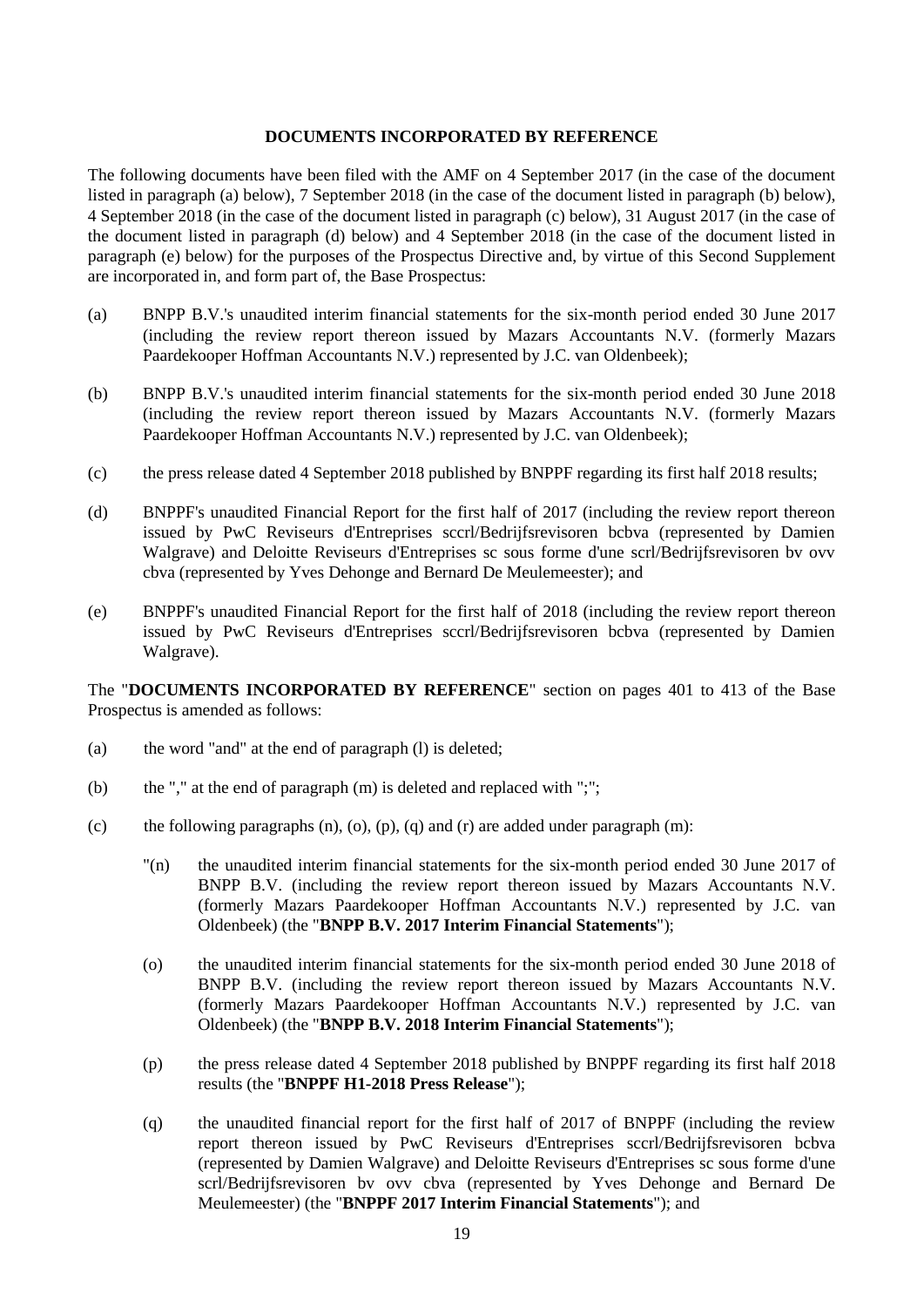(r) the unaudited financial report for the first half of 2018 of BNPPF (including the review report thereon issued by PwC Reviseurs d'Entreprises sccrl/Bedrijfsrevisoren bcbva (represented by Damien Walgrave) (the "**BNPPF 2018 Interim Financial Statements**"),";

(d) the following table is inserted immediately following the table entitled "*2017 BNPP B.V. Annual Report*" and above the heading "**BNP PARIBAS FORTIS SA/NV**":

| <b>BNPP B.V. 2017 Interim Financial Statements</b> |                                                                            |  |
|----------------------------------------------------|----------------------------------------------------------------------------|--|
| Managing Director's Report                         | Pages 3 to 4 of the BNPP B.V. 2017 Interim<br><b>Financial Statements</b>  |  |
| <b>Balance Sheet</b>                               | Page 5 of the BNPP B.V. 2017 Interim Financial<br><b>Statements</b>        |  |
| Profit and loss account                            | Page 6 of the BNPP B.V. 2017 Interim Financial<br><b>Statements</b>        |  |
| Cash flow statement                                | Page 7 of the BNPP B.V. 2017 Interim Financial<br><b>Statements</b>        |  |
| Shareholder's equity                               | Page 8 of the BNPP B.V. 2017 Interim Financial<br><b>Statements</b>        |  |
| Notes to the Financial Statements                  | Pages 9 to 17 of the BNPP B.V. 2017 Interim<br><b>Financial Statements</b> |  |
| Other Information                                  | Page 18 of the BNPP B.V. 2017 Interim Financial<br><b>Statements</b>       |  |
| <b>Review Report</b>                               | Page 19 of the BNPP B.V. 2017 Interim Financial<br><b>Statements</b>       |  |
|                                                    | <b>BNPP B.V. 2018 Interim Financial Statements</b>                         |  |
| Managing Director's Report                         | Pages 3 to 4 of the BNPP B.V. 2018 Interim<br><b>Financial Statements</b>  |  |
| <b>Balance Sheet</b>                               | Page 5 of the BNPP B.V. 2018 Interim Financial<br><b>Statements</b>        |  |
| Profit and loss account                            | Page 6 of the BNPP B.V. 2018 Interim Financial<br><b>Statements</b>        |  |
| Cash flow statement                                | Page 7 of the BNPP B.V. 2018 Interim Financial<br><b>Statements</b>        |  |
| Shareholder's equity                               | Page 8 of the BNPP B.V. 2018 Interim Financial<br><b>Statements</b>        |  |
| Notes to the Financial Statements                  | Pages 9 to 17 of the BNPP B.V. 2018 Interim<br><b>Financial Statements</b> |  |
| Other Information                                  | Page 18 of the BNPP B.V. 2018 Interim Financial<br>Statements              |  |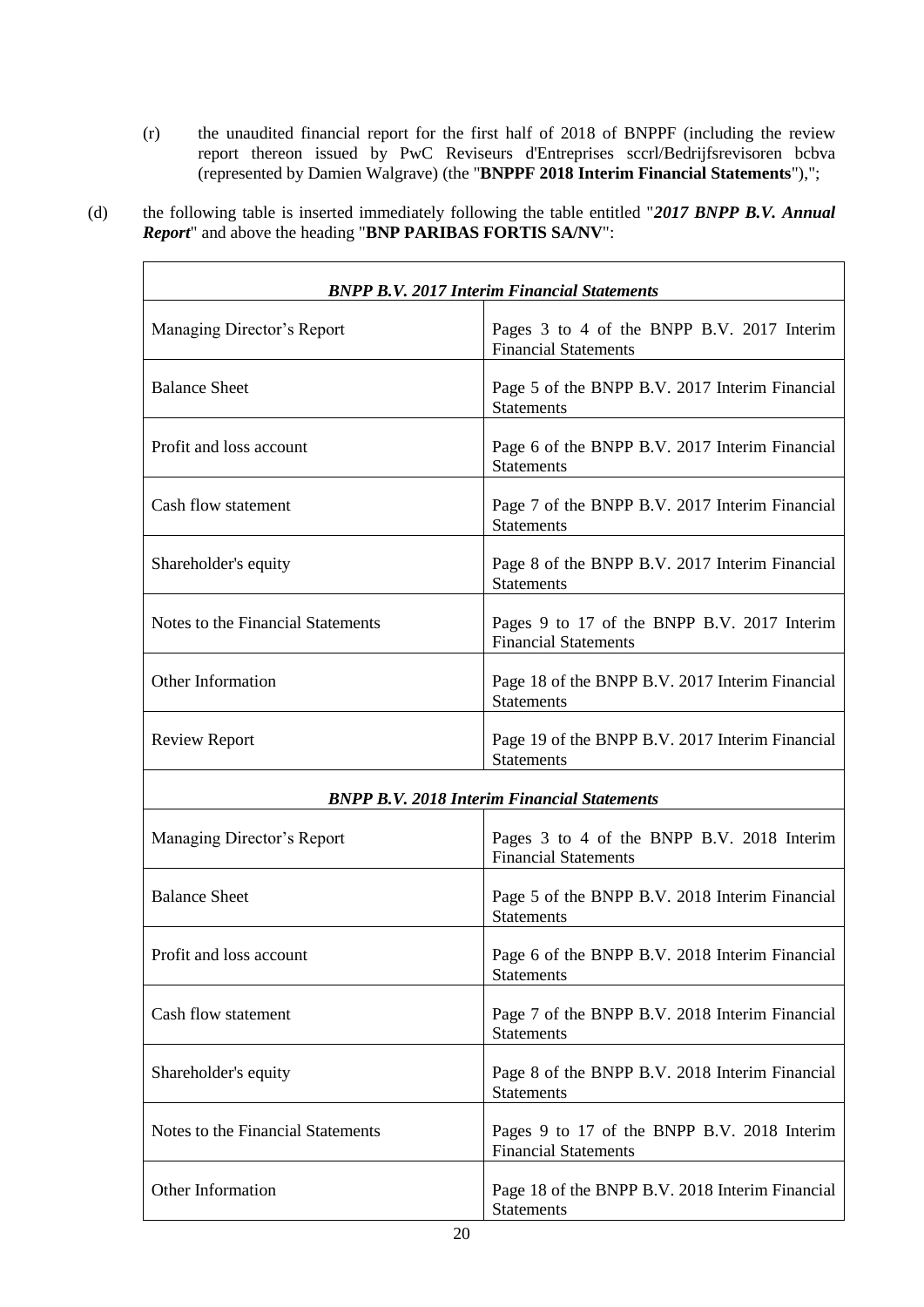| <b>Review Report</b> | Page 19 of the BNPP B.V. 2018 Interim Financial<br><b>Statements</b> |
|----------------------|----------------------------------------------------------------------|
|----------------------|----------------------------------------------------------------------|

(e) the following new table is inserted immediately following the table entitled "*2017 BNPPF Annual Report*" and above the heading "**BNP PARIBAS FORTIS FUNDING**":

| <b>BNPPF 2017 Interim Financial Statements</b>                                                    |                                                                         |  |  |
|---------------------------------------------------------------------------------------------------|-------------------------------------------------------------------------|--|--|
| Report of the Board of Directors                                                                  | Pages 5 to 12 of the BNPPF 2017 Interim<br><b>Financial Statements</b>  |  |  |
| Statement of the Board of Directors                                                               | Page 13 of the BNPPF 2017 Interim Financial<br><b>Statements</b>        |  |  |
| Composition of the Board of Directors                                                             | Pages 14 to 15 of the BNPPF 2017 Interim<br><b>Financial Statements</b> |  |  |
| <b>Consolidated Interim Financial Statements</b>                                                  | Pages 16 to 21 of the BNPPF 2017 Interim<br><b>Financial Statements</b> |  |  |
| Notes to the Consolidated Interim Financial<br><b>Statements</b>                                  | Pages 22 to 84 of the BNPPF 2017 Interim<br><b>Financial Statements</b> |  |  |
| Report of the accredited statutory auditors                                                       | Page 85 of the BNPPF 2017Interim Financial<br><b>Statements</b>         |  |  |
| <b>BNPPF 2018 Interim Financial Statements</b>                                                    |                                                                         |  |  |
| Report of the Board of Directors                                                                  | Pages 5 to 12 of the BNPPF 2018 Interim<br><b>Financial Statements</b>  |  |  |
| Statement of the Board of Directors                                                               | Page 13 of the BNPPF 2018 Interim Financial<br><b>Statements</b>        |  |  |
| Composition of the Board of Directors                                                             | Pages 14 to 16 of the BNPPF 2018 Interim<br><b>Financial Statements</b> |  |  |
| <b>Consolidated Interim Financial Statements</b>                                                  | Pages 17 to 22 of the BNPPF 2018 Interim<br><b>Financial Statements</b> |  |  |
| Profit and loss account for the first half<br>of 2018                                             | Page 18 of the BNPPF 2018 Interim Financial<br>Statements               |  |  |
| Statement of net income and changes in<br>assets and liabilities recognised directly<br>in equity | Page 19 of the BNPPF 2018 Interim Financial<br><b>Statements</b>        |  |  |
| Balance sheet at 30 June 2018                                                                     | Page 20 of the BNPPF 2018 Interim Financial<br>Statements               |  |  |
| Cash flow statement for the first half of<br>2018                                                 | Page 21 of the BNPPF 2018 Interim Financial<br>Statements               |  |  |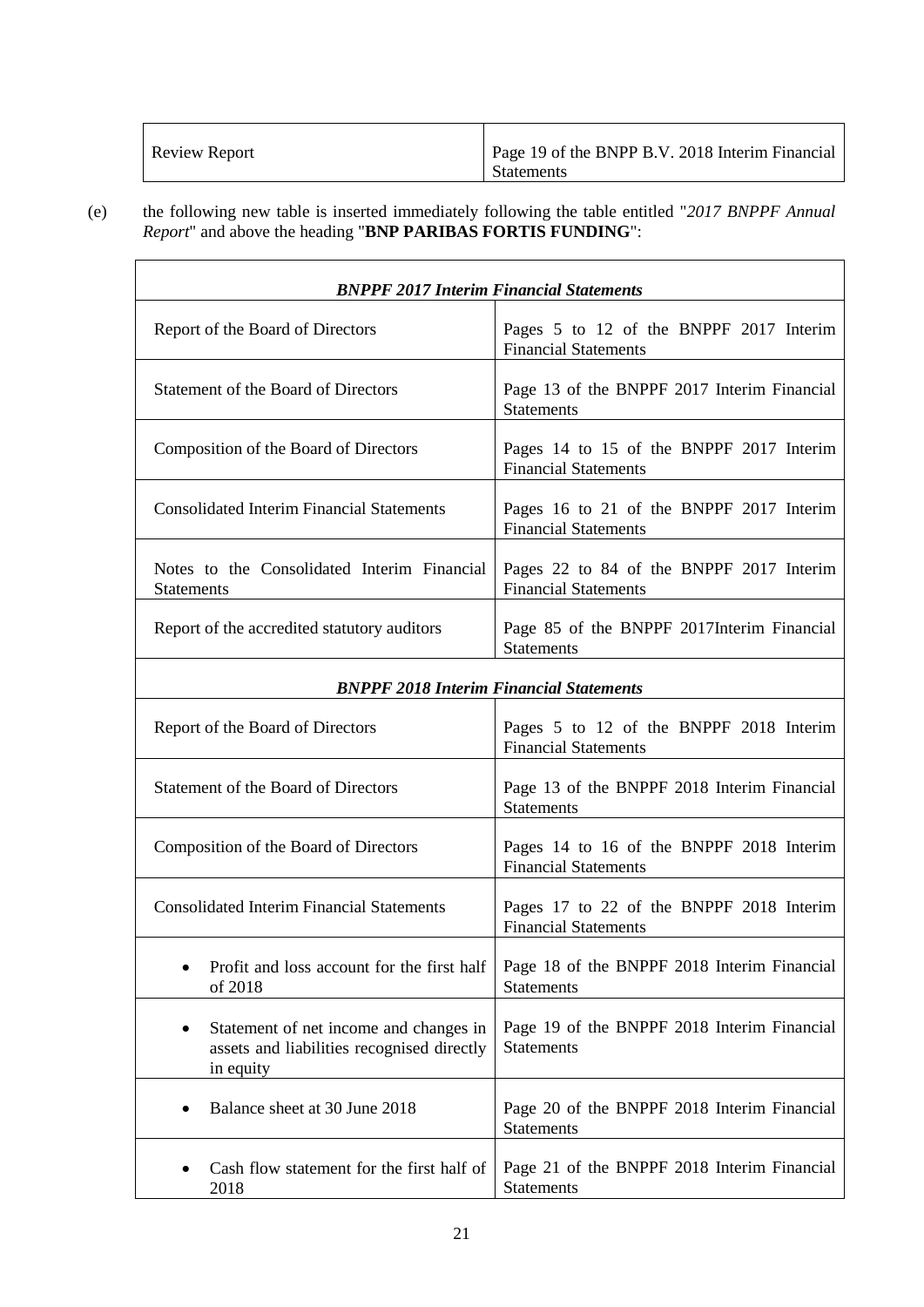| Statement of changes in shareholders'<br>$\bullet$<br>equity between 1 January 2017 and 30<br><b>June 2018</b> | Page 22 of the BNPPF 2018 Interim Financial<br><b>Statements</b>          |  |  |
|----------------------------------------------------------------------------------------------------------------|---------------------------------------------------------------------------|--|--|
| Minority interests between 1 January<br>٠<br>2017 and 30 June 2018                                             | Pages 94 to 95 of the BNPPF 2018 Interim<br><b>Financial Statements</b>   |  |  |
| Notes to the Consolidated Interim Financial<br><b>Statements</b>                                               | Pages 23 to 103 of the BNPPF 2018 Interim<br><b>Financial Statements</b>  |  |  |
| Report of the accredited statutory auditors                                                                    | Pages 104 to 106 of the BNPPF 2018 Interim<br><b>Financial Statements</b> |  |  |
| <b>BNPPF H1-2018 Press Release</b>                                                                             |                                                                           |  |  |
| Overview of the main figures                                                                                   | Page 1 of the BNPPF H1-2018 Press Release                                 |  |  |
| Analysis focusing on underlying business<br>performance and excluding non-recurrent items                      | Pages 2 to 6 of the BNPPF H1-2018 Press<br>Release                        |  |  |
| Comments from the CEO of BNPPF                                                                                 | Page 3 of the BNPPF H1-2018 Press Release                                 |  |  |
| Consolidated profit and loss account                                                                           | Page 7 of the BNPPF H1-2018 Press Release                                 |  |  |

(f) the second sentence in the penultimate paragraph is deleted and replaced with the following:

"Each of the documents incorporated by reference in (d) to (r) above will only be made available by the relevant Issuer or the Guarantor to which such document relates.".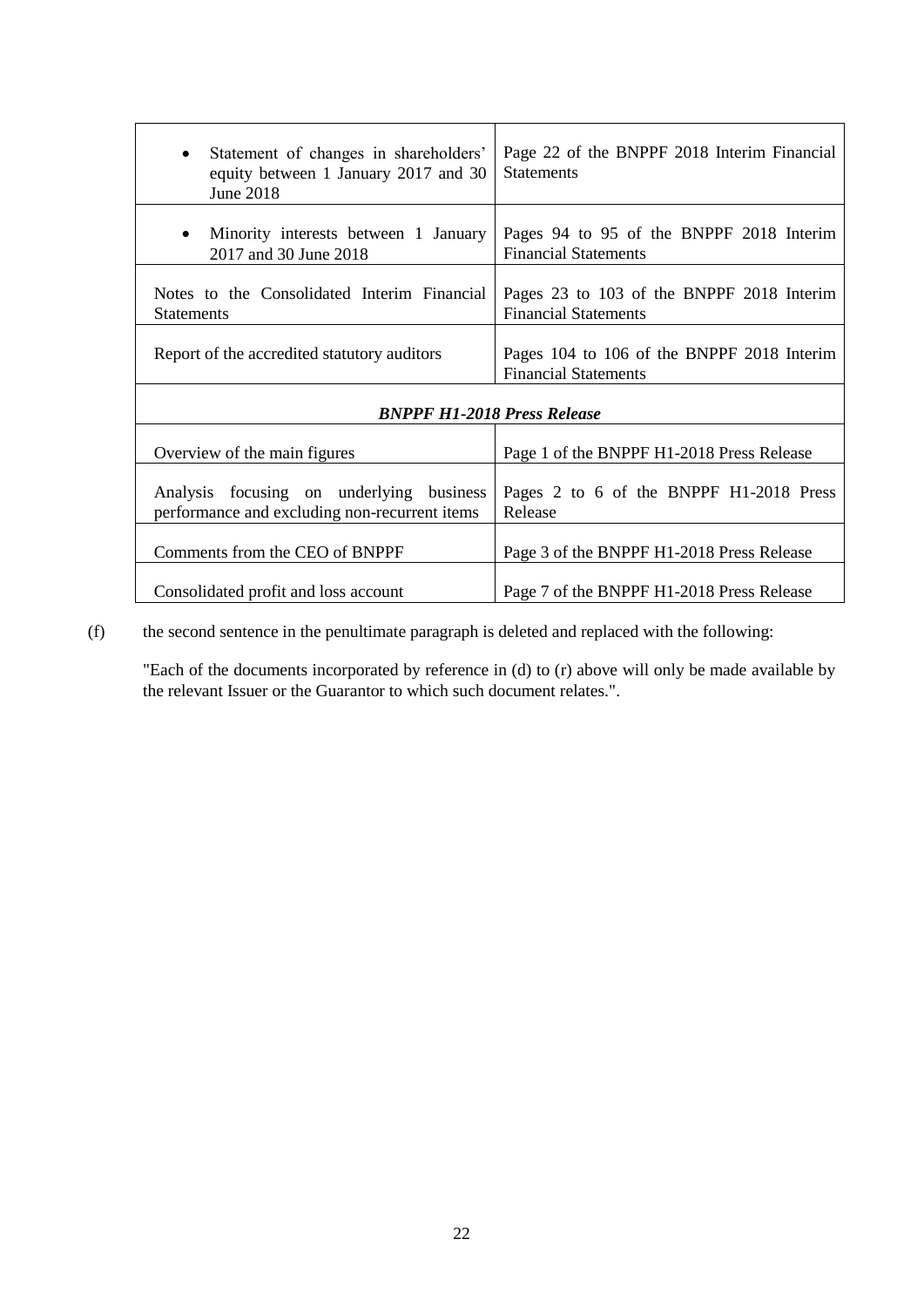# **AMENDMENTS TO THE FORM OF FINAL TERMS FOR NOTES**

*In relation to the amendments to item 56 (*Credit Security Provisions*) in the Form of Final Terms for Notes set out in this section text which, by virtue of this Second Supplement is added thereto is shown underlined.*

Item 56 (*Credit Security Provisions*) in the Form of Final Terms for Notes on pages 464 to 561 of the Base Prospectus is amended as follows:

(a) sub-paragraph (e)(ii) (*Standard Reference Obligation*) under the prompt "Terms relating to Creditlinkage:" on pages 515 and 516 of the Base Prospectus is amended as follows:

| "(ii) | <b>Standard Reference Obligation:</b> | [Applicable/Not applicable]/ $\lceil \bullet \rceil$                                 |  |  |
|-------|---------------------------------------|--------------------------------------------------------------------------------------|--|--|
|       |                                       | [As specified in Exhibit to the Final Terms] [As<br>specified in the Relevant Annex] |  |  |
|       |                                       | [Seniority Level: [Senior]/[Subordinated]/[O]/[Not]                                  |  |  |

Applicable]]"; and

(b) sub-paragraph (e)(ii) (*Standard Reference Obligation*) under the prompt "[Terms relating to Credit Linked Interest: (*Insert for Combination Credit Securities*)]" on page 519 of the Base Prospectus is amended as follows:

| "(ii) | <b>Standard Reference Obligation:</b> | $[Applicable/Not applicable]/[\bullet]$                                             |  |  |
|-------|---------------------------------------|-------------------------------------------------------------------------------------|--|--|
|       |                                       | [As specified in Exhibit to the Final Terms] [As<br>specified in the Relevant Annex |  |  |

[Seniority Level: [Senior]/[Subordinated]/[O]/[Not Applicable]]".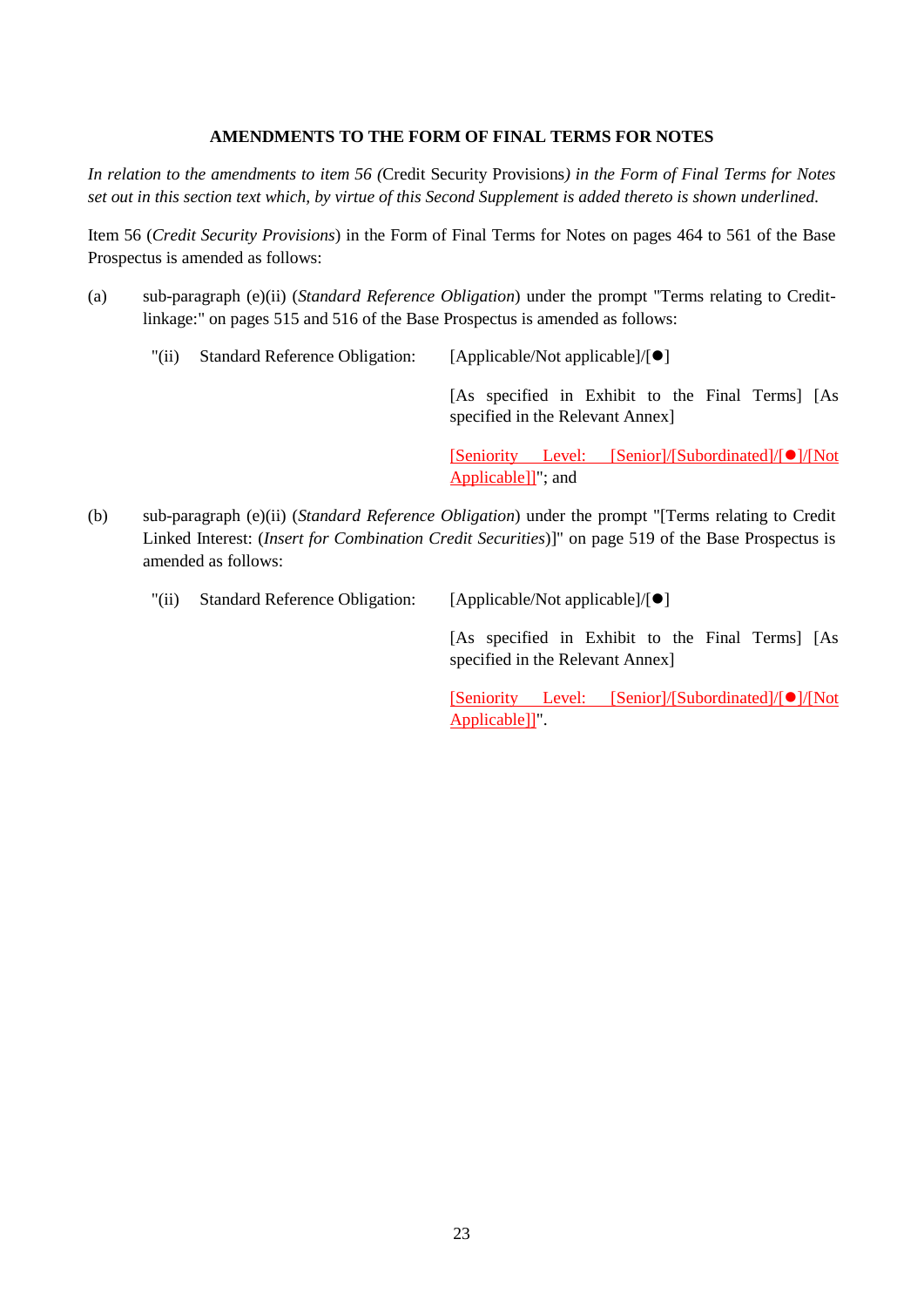# **AMENDMENTS TO ANNEX 12 – ADDITIONAL TERMS AND CONDITIONS FOR CREDIT SECURITIES**

*In relation to the amendments to Credit Security Condition 6(b) (*Hybrid Credit Securities*) in Annex 12 – Additional Terms and Conditions for Credit Securities set out in this section: (i) text which, by virtue of this Second Supplement is deleted therefrom is shown with a line drawn through the middle of the deleted text, and (ii) text which, by virtue of this Second Supplement is added thereto is shown underlined.*

In Annex 12 – Additional Terms and Conditions for Credit Securities, Credit Security Condition 6(b) (*Hybrid Credit Securities*) on page 873 of the Base Prospectus is amended as follows:

"(b) Hybrid Credit Securities

Where the Credit Securities are Hybrid Securities, then:

- (i) unless if the Final Terms provide that "Credit Underlying Override" is applicable, then any obligations of the Issuer in respect of the Credit Securities (or, as applicable, the relevant portions of the Notional Amounts thereof) following the occurrence of an Event Determination Date shall be as defined pursuant to these Credit Security Conditions and related provisions of the Final Terms;
- (ii) if the Final Terms specify that "Non-Credit Underlying Override" is applicable, then the obligations of the Issuer following the occurrence of an Event Determination Date shall be subject to any provision for early redemption of the Credit Securities arising in connection with the relevant Underlying Reference;
- (iii) if the Final Terms specify that "Adjusted Redemption Calculation Basis" is applicable, then any reference to the "Calculation Amount" for the purpose of determining any amount payable on early redemption of the Securities shall be to the Outstanding Principal Amount; and
- (iv) if no Event Determination Date occurs, references in Credit Security Condition 2(a) to redemption by payment of the Outstanding Principal Amount of the Credit Securities shall be reference to redemption by payment of the final payment determined in connection with the relevant Underlying Reference.".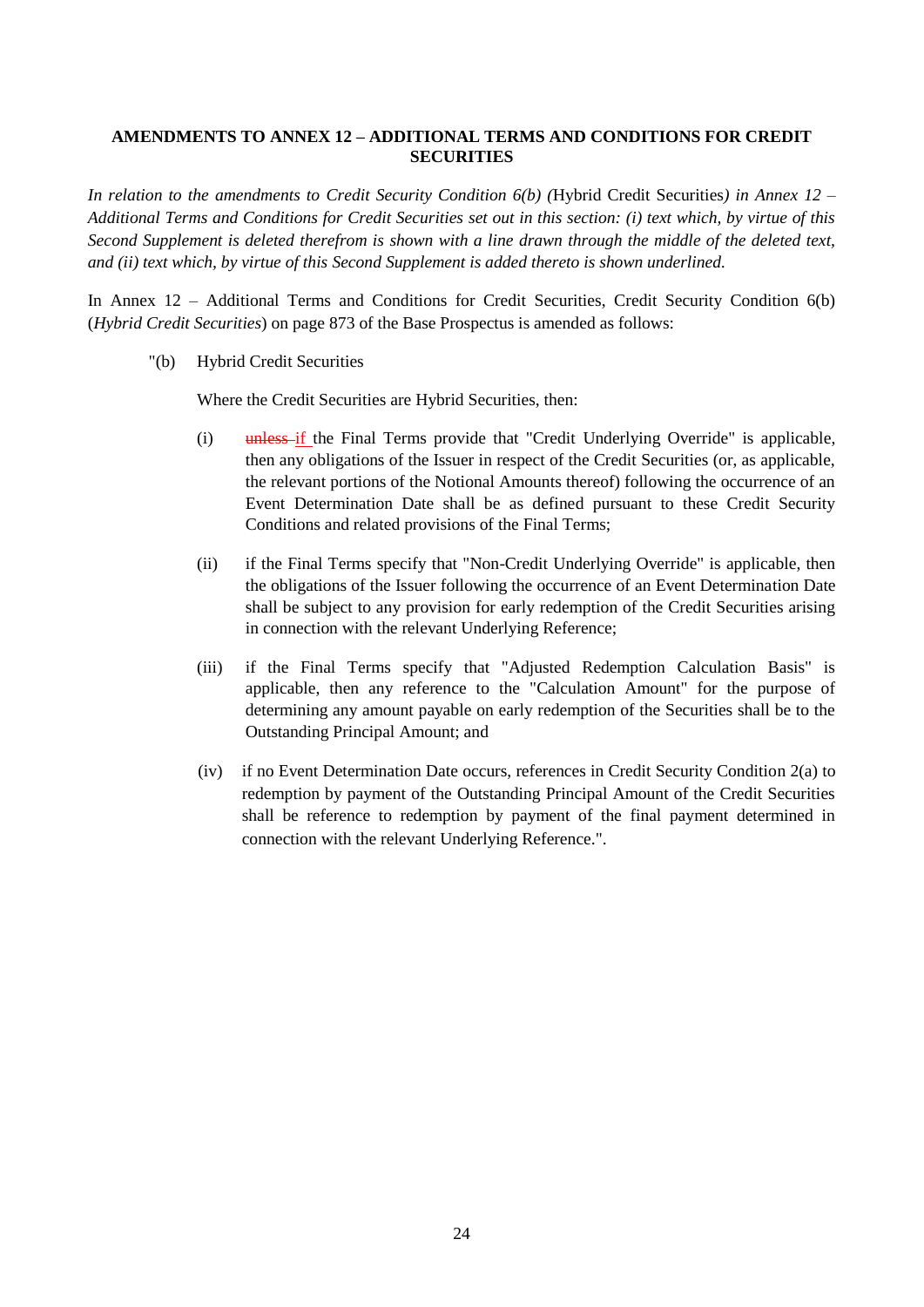#### **AMENDMENTS TO THE DESCRIPTION OF BNPP B.V.**

*In relation to the amendments to the second sub-paragraph under the sub-heading "5.1 Management Board" under the heading "5. Management" in the "Description of BNPP B.V." set out in this section text which, by virtue of this Second Supplement is added thereto is shown underlined.*

The section "Description of BNPP B.V." on pages 1307 to 1310 of the Base Prospectus is amended as follows:

(a) the second sub-paragraph under the sub-heading "5.1 **Management Board**" under the heading "**5. Management**" on page 1308 of the Base Prospectus is amended as follows:

"On 31 January 2016, BNP Paribas appointed as sole member of the Management Board BNP Paribas Finance B.V., a company established and existing under the laws of The Netherlands, with its registered office at Herengracht 595, 1017 CE Amsterdam, the Netherlands. Edwin Herskovic, Erik Stroet, Folkert van Asma and Daniel Thielemans as Directors of BNP Paribas Finance B.V. have the power to take all necessary measures in relation to the issue of securities of BNPP B.V.."

(b) the information under the heading "**11. Historical Financial Information Concerning BNPP B.V.'s Assets and Liabilities, Financial Position and Profits and Losses**" on pages 1309 and 1310 of the Base Prospectus is amended by the insertion of the following table:

#### *Selected interim financial information*

#### **BALANCE SHEET IN SUMMARY (before appropriation of the net result)**

|                                     | 30.06.2018     | 31.12.2017     |
|-------------------------------------|----------------|----------------|
|                                     | (unaudited)    | (audited)      |
|                                     | <b>EUR</b>     | <b>EUR</b>     |
| <b>Financial fixed assets</b>       | 43,546,048,872 | 38,797,846,122 |
| <b>Current assets</b>               | 14,397,514,581 | 12,041,300,778 |
| <b>TOTAL ASSETS</b>                 | 57,943,563,453 | 50,839,146,900 |
|                                     |                |                |
| <b>Shareholder's equity</b>         | 527,477        | 515,239        |
| Long term liabilities               | 43,546,048,872 | 38,797,846,122 |
| <b>Current liabilities</b>          | 14,396,987,104 | 12,040,785,539 |
| <b>TOTAL EQUITY AND LIABILITIES</b> | 57,943,563,453 | 50,839,146,900 |

#### **PROFIT AND LOSS ACCOUNT in summary**

| 01.01.2017 to | 01.01.2018 to |
|---------------|---------------|
| 30.06.2017    | 30.06.2018    |
| (unaudited)   | (unaudited)   |
| <b>EUR</b>    | EUR           |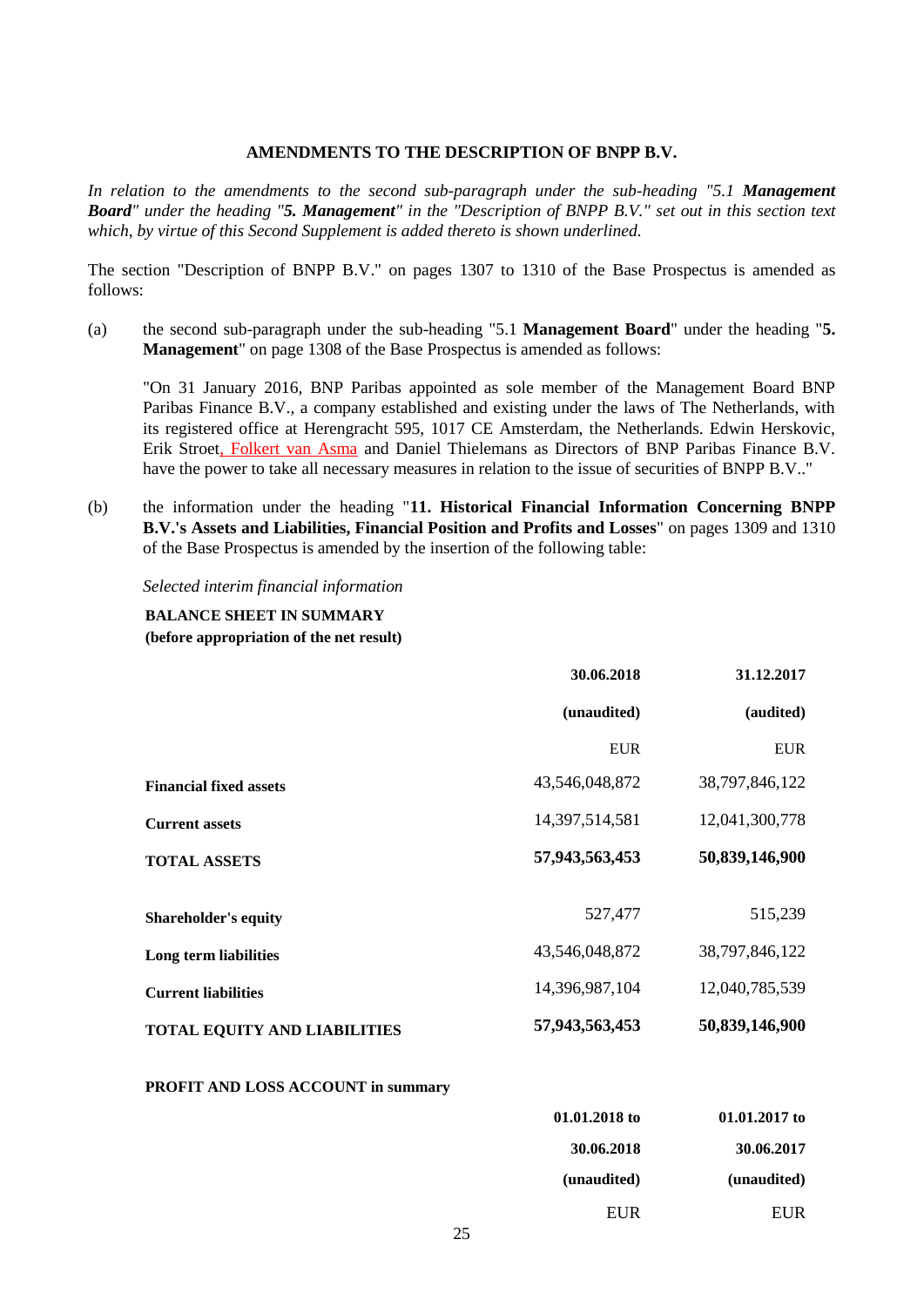| <b>Profit after taxation</b>                      | 12,238     | 11,053    |
|---------------------------------------------------|------------|-----------|
| Costs, including interest paid and the tax charge | (181, 491) | (169,211) |
| Income including interest received                | 193.729    | 180.264   |

# **CASH FLOW STATEMENT in summary**

|                                     | 01.01.2018 to                           | $01.01.2017$ to                         |
|-------------------------------------|-----------------------------------------|-----------------------------------------|
|                                     | 30.06.2018<br>(unaudited)<br><b>EUR</b> | 30.06.2017<br>(unaudited)<br><b>EUR</b> |
|                                     |                                         |                                         |
|                                     |                                         |                                         |
| Cash flow from operating activities | (141, 284)                              | (310,021)                               |
| Cash flow from financing activities | $\boldsymbol{0}$                        | $\theta$                                |
| Increase/Decrease cash at banks     | (141, 284)                              | (310,021)                               |
| Cash at bank at 30 June             | 77,349                                  | 42,041                                  |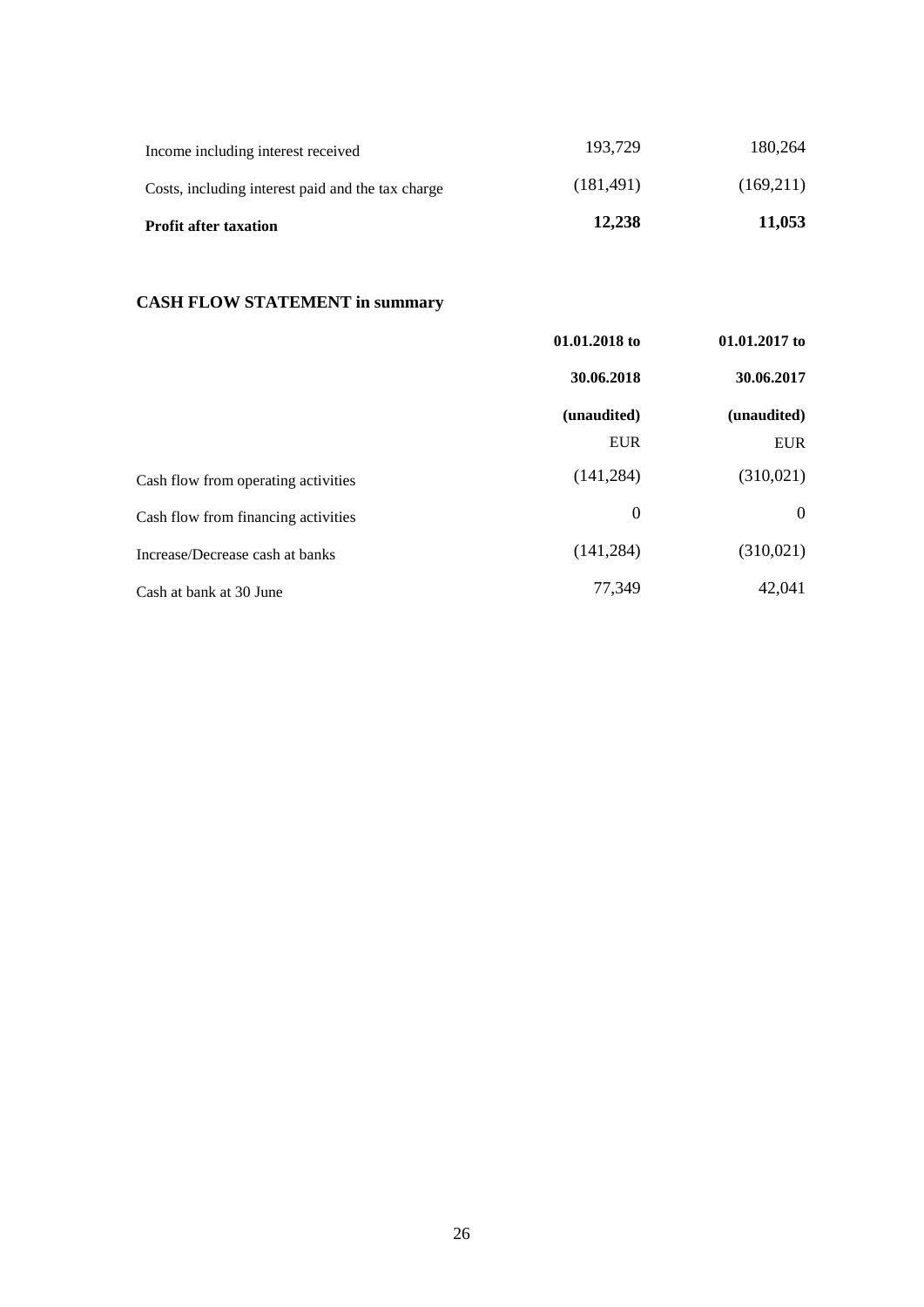## **AMENDMENTS TO THE DESCRIPTION OF BNPPF**

The Description of BNPPF on pages 1317 to 1332 of the Base Prospectus is amended by the deletion of the paragraph under the heading "**11. Significant change in BNPPF's financing or trading position**" on page 1332 of the Base Prospectus and its replacement with the following:

"There has been no significant change in the financial or trading position of BNPPF since 30 June 2018 (being the end of the last financial period for which interim financial statements have been published).".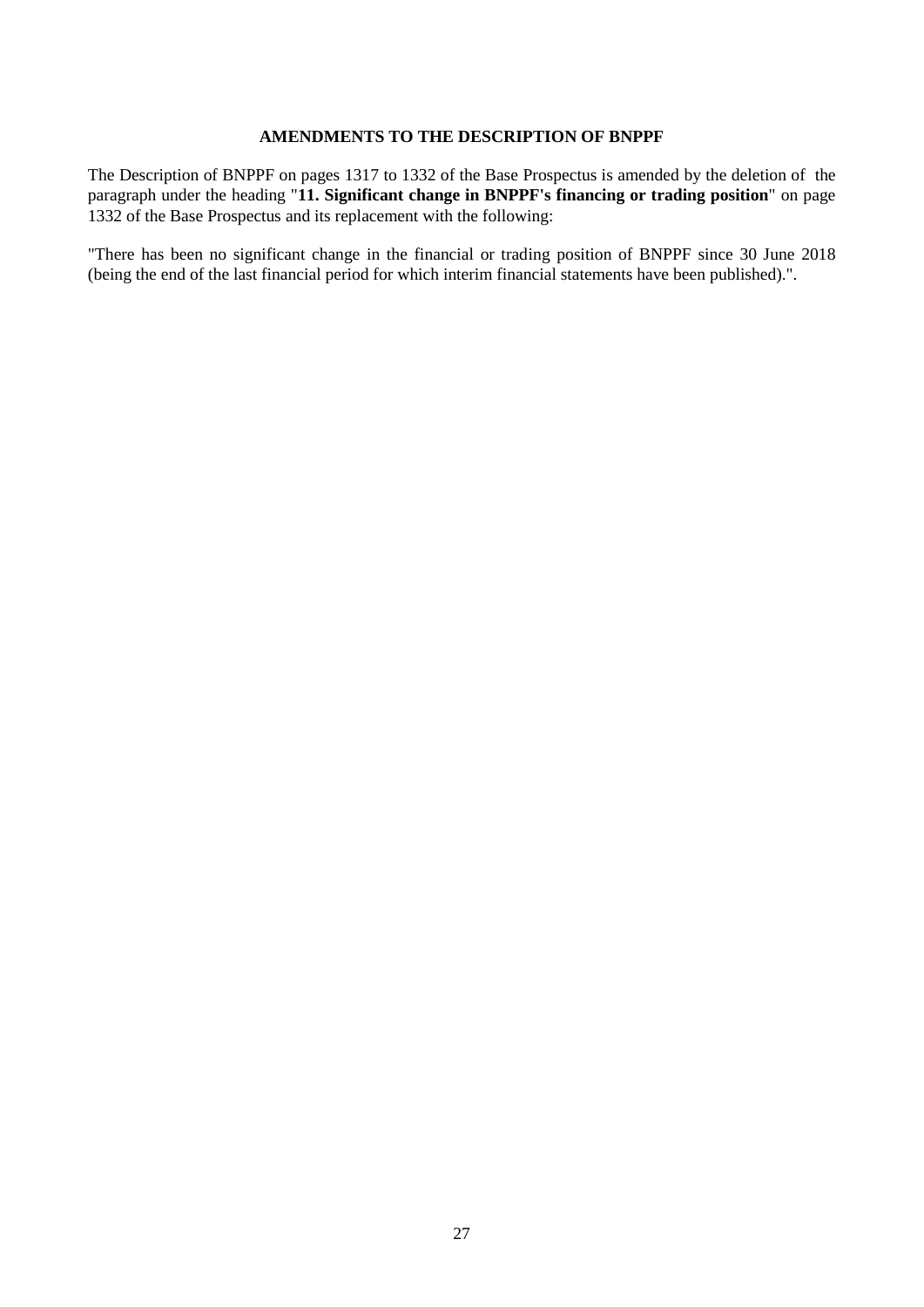## **AMENDMENTS TO THE GENERAL INFORMATION SECTION**

The General Information section on pages 1391 to 1398 of the Base Prospectus is amended as follows:

- (a) the paragraphs under the heading "4. Documents Available" on pages 1391 and 1392 of the Base Prospectus are amended as follows:
	- (i) the word "and" at the end of sub-paragraph (xvi) is deleted;
	- (ii) the "." at the end of sub-paragraph  $(xvii)$  is deleted and replaced with ";";
	- (iii) the following sub-paragraphs (xviii),  $(xix)$  and  $(xx)$  are added under sub-paragraph  $(xvii)$ :

"(xviii) the BNPP B.V. 2018 Interim Financial Statements;

- (xix) the BNPPF H1-2018 Press Release; and
- (xx) the BNPPF Interim Financial Statements."; and
- (iv) the first sentence in the second paragraph below the numbered list is deleted and replaced with the following:

"In addition, the constitutional documents of BP2F, the Note Agency Agreement, the BNPPF Guarantee and the documents listed at (v), (vi) and (vii) above are available at the registered office of BP2F and the constitutional documents of BNPPF, the Note Agency Agreement, the BNPPF Guarantee and the documents listed at  $(v)$ ,  $(xix)$  and  $(xx)$  above are available at the registered office of BNPPF.";

(b) the first paragraph under the heading "7. Significant Change" on page 1392 of the Base Prospectus is deleted and replaced with the following:

"There has been no significant change in the financial or trading position of BNPP B.V. since 30 June 2018 (being the end of the last financial period for which interim financial statements have been published)."; and

(c) the last paragraph under the heading "7. Significant Change" on page 1392 of the Base Prospectus is deleted and replaced with the following:

"There has been no significant change in the financial or trading position of BNPPF since 30 June 2018 (being the end of the last financial period for which interim financial statements have been published).".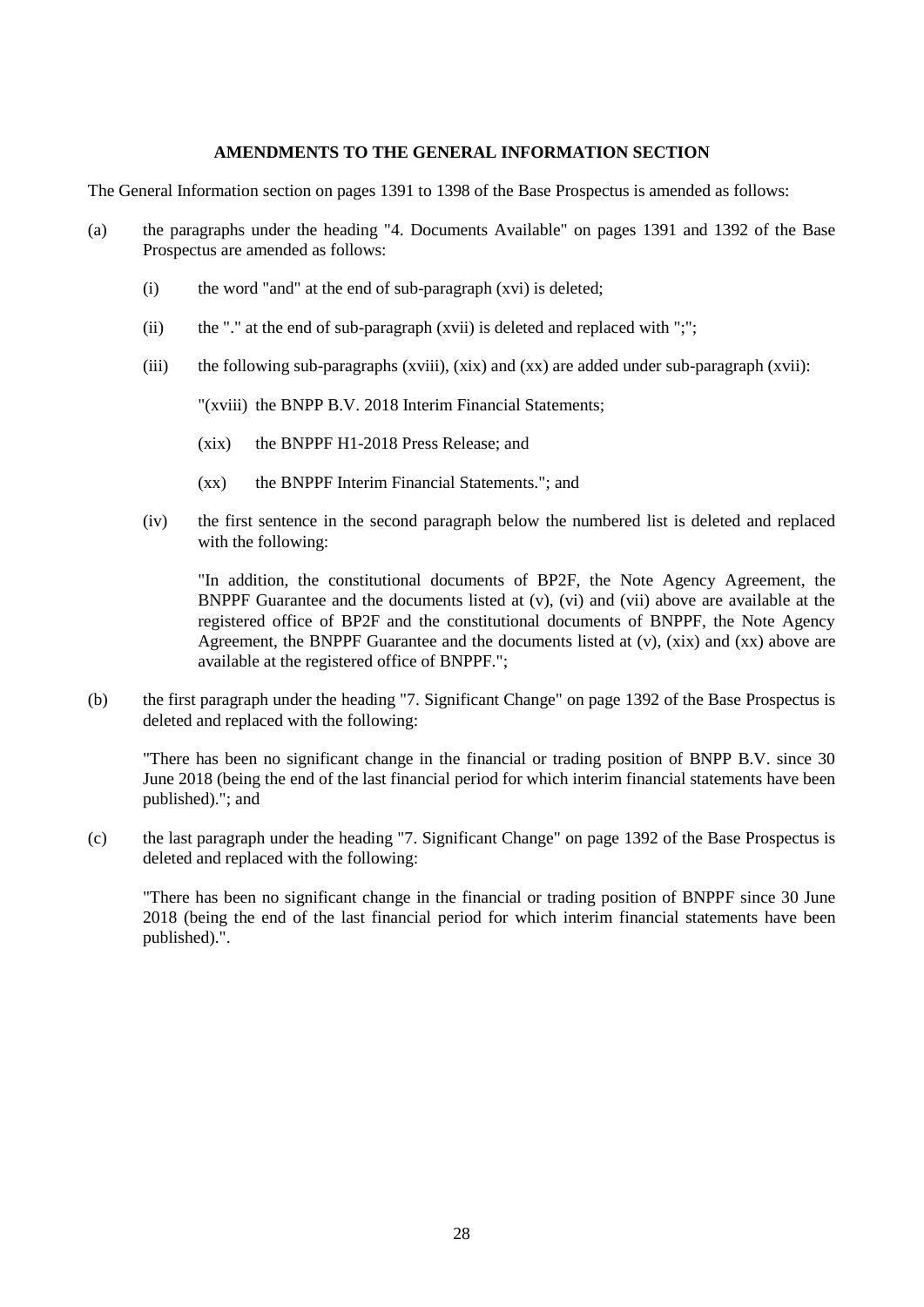## **RESPONSIBILITY STATEMENT**

I hereby certify on behalf of BNPP, BNPP B.V., BP2F and BNPPF having taken all reasonable care to ensure that such is the case that, to the best of my knowledge, the information contained in this Second Supplement is in accordance with the facts and contains no omission likely to affect its import.

> BNP Paribas 16 boulevard des Italiens 75009 Paris France

Represented by Michel Konczaty in his capacity as Deputy Chief Operating Officer

Dated 25 September 2018